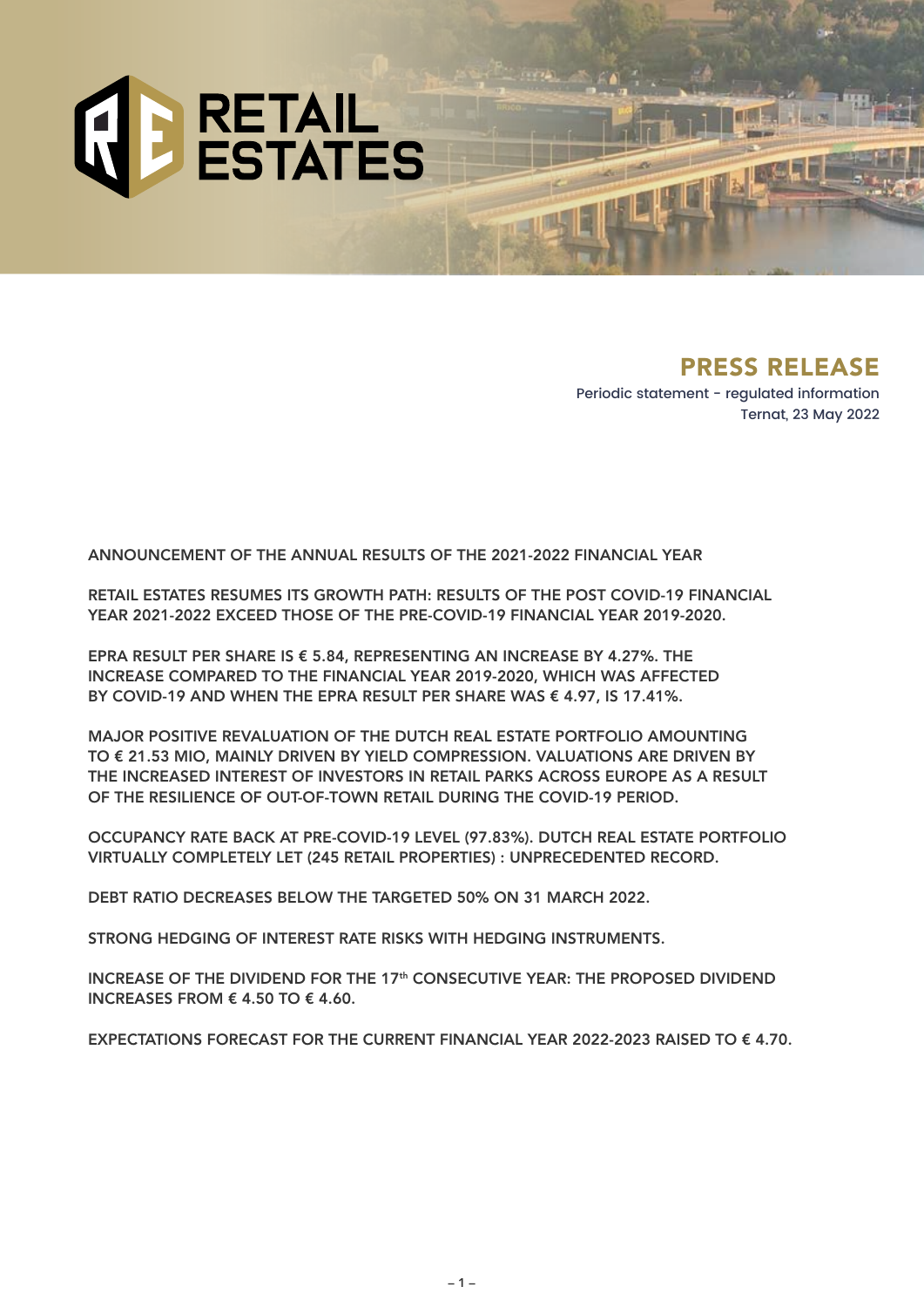# ANNUAL RESULTS FOR THE PERIOD 01.04.2021 THROUGH 31.03.2022

## 1. FINANCIAL YEAR 2021-2022 IN A NUTSHELL

The past financial year was characterised by the swift recovery of the out-of-town shops after the lockdowns of 2020- 2021. Only the Dutch retail sector was affected by an unexpected new lockdown in December 2021 and January 2022, after which activities recovered quickly. Within the real estate portfolio, the home decoration sector again benefited from a so-called "corona bonus", which was granted on account of the frequent restrictions on leisure activities such as travel and visits to pubs and restaurants, and consumers' increased focus on their own homes.

The rental income increased significantly to €115.58 million as a result of investments made during the financial year 2020-2021 as well as the non-monetary contribution of 27 retail properties on 14 October 2021. The rent reductions for the lockdown in the Netherlands, for a total amount of  $\epsilon$  0.46 million, were lower than initially feared thanks to the quick recovery of trade. The rental income was restored to the long-term pre-COVID-19 average, which is higher than 99%. We were also spared from major bankruptcies.

The arbitrage operations within the context of the management of the real estate portfolio consisted of a series of sales and purchases improves the quality of the real estate portfolio. On balance, its value increased from  $\epsilon$  1,717.25 million to € 1,759.88 million. This increase results in part from the considerable increase in value, especially in the Netherlands. In early 2021, it was still doubted whether the ongoing yield compression would compensate for the negative effects of the increase in the real estate transfer tax (from 6% to 8%), which gave rise to depreciations. Various transactions revealing that the yield expectations for retail parks in the Netherlands reach the European level gave rise to positive revaluations that largely exceed the depreciations of early 2021. The valuation of the Belgian portfolio increases slightly, with the rising inflation only playing a limited role. This positive evolution is fully in line with the increasing interest of investors in retail parks across Europe as a result of the resilience of out-of-town retail during the COVID-19 period.

In the new climate on the financial markets, Retail Estates is reaping the benefits of its long-time consistent interest hedging policy. Thanks to this policy, the average interest rate remains stable at around 2%, in spite of rising interest rates. The trust of the bankers was confirmed by the easy renewal of the credit facilities that reached their due date. Furthermore, the target of the decrease of the debt ratio to less than 50% by 31 March 2022 has been reached. Compared to 31 March 2021, the debt ratio decreased from 52.18% to 49.15%.

The occupancy rate increased from 97.07% to 97.83% compared to 31 March 2021. The Dutch retail portfolio, consisting of 245 retail units, is almost entirely let, a record that reflects the strength of this market. In Belgium, the losses caused by the COVD-19 epidemic have almost been completely eliminated.

The EPRA RESULT for the past financial year is  $\epsilon$  75.26 million, a significant increase compared to the comparable result of the previous financial year, when it amounted to  $\epsilon$  62.91 million. The EPRA result per share is  $\epsilon$  5.84, which is not only an increase compared to the COVID-19 financial year (2020-2021: € 4.97 per share), but also compared to the pre-COVID-19 financial year (2019-2020 € 5.60 per share). The gross proposed dividend is € 4.60, an increase by 2.22% compared to the dividend of the previous financial year. Retail Estates pursues its policy in this respect, increasing the dividend for the  $17<sup>th</sup>$  consecutive year.<sup>1</sup>

The payout ratio again decreased to 80%, which is in line with the policy in the pre-COVID-19 years. In the COVID-19 year, the payout ratio was exceptionally 87%.

<sup>1</sup> EPRA earnings are calculated as follows: net result excluding changes in the fair value of investment properties, excluding the result on the disposal of investment properties and excluding changes in the fair value of financial assets and liabilities.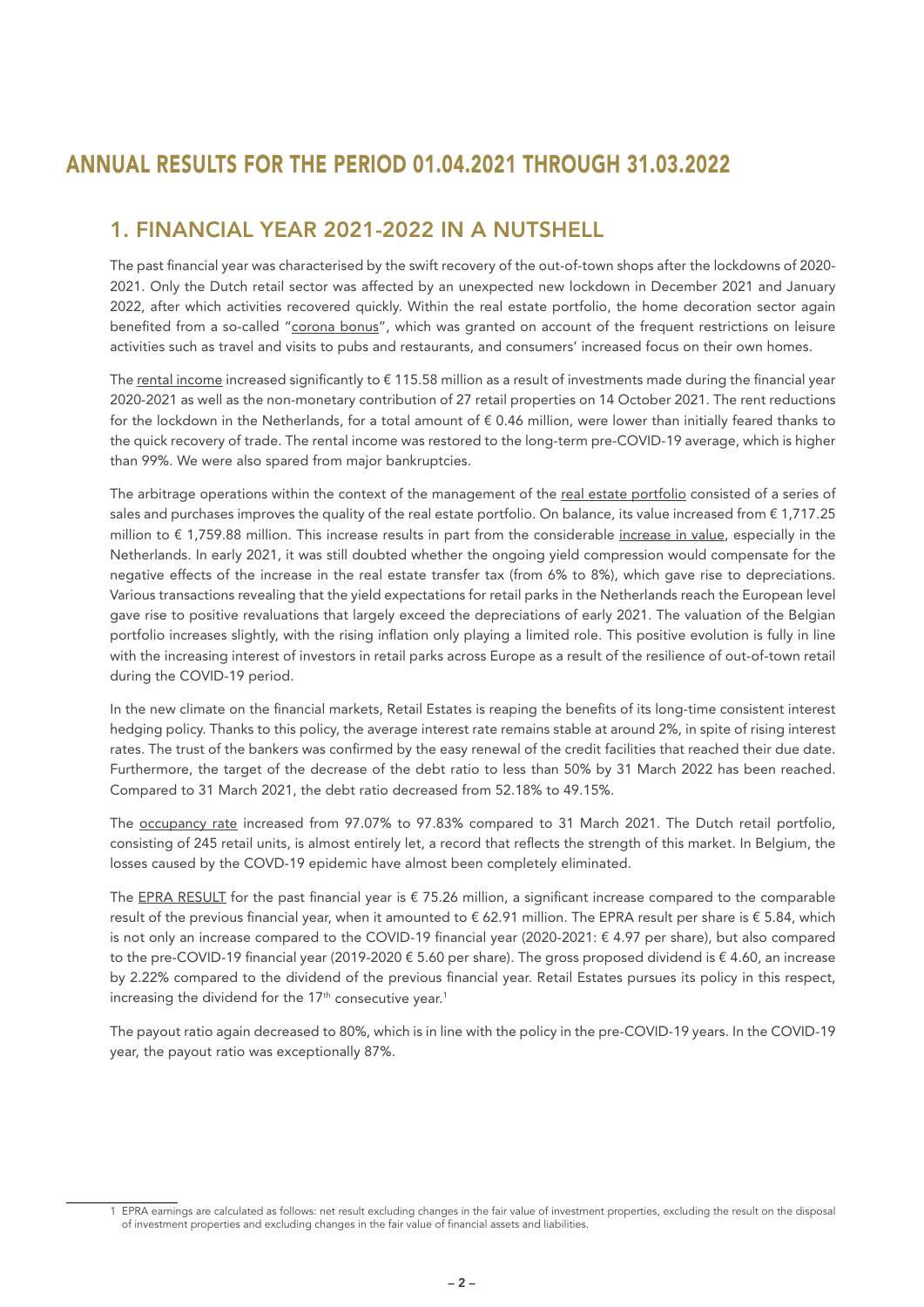# 2. OPERATIONAL ACTIVITIES

#### 2.1. INVESTMENTS

#### Investments

#### Contribution of real estate company "De Vleterbeek"

On 5 October 2021, Retail Estates concluded a contribution agreement with NV De Vleterbeek, a 100% subsidiary of the family-owned investment group Shopinvest, which resulted in a non-monetary contribution amounting to € 35,856,125.00. The contributed real estate portfolio consists of 27 retail properties located on 17 sites, the vast majority of which are connected to sites where Retail Estates has already developed a cluster. The annual rental income amounts to € 2.42 million, which comes down to an average rent of € 86.83 per square metre. The retail properties are mainly located in Flanders (23 out of a total of 27). Except for 1 shop, all retail properties are let to national retail chains. Real estate expert CBRE estimated the investment value at € 35,856,125.00 and the fair value at € 34,981,586.00. The rental income represents an initial yield of 6.44% on the investment value.

#### Acquisition of cluster locations

By deed of 4 October 2021, Retail Estates acquired six retail properties from a Dutch family-owned investment group. It concerns two retail properties in Lokeren, in a retail park where Retail Estates already has retail properties in its portfolio, one retail property in Tielt-Winge (retail park "Gouden Kruispunt") and three retail properties in Libramont.

The total acquisition price of these properties amounted to  $\epsilon$  9.72 million. The investment value of these retail properties was estimated at  $\epsilon$  9.77 million by the independent real estate expert. The properties account for a global annual rental income of € 0.55 million. With the exception of one vacant unit in Libramont, the properties have all been let to well-known retail companies, most of which are active in the home improvement sector.

Furthermore, an amount of € 1.2 million was invested in the acquisition of a vacant retail property in Doornik with an estimated rental value of  $\epsilon$  0.08 million (out-of-town retail area Froyennes).

All these investments complement retail parks or retail clusters of the real estate portfolio of Retail Estates.

## Kampenhout-Sas : Redevelopment of the site of the former chicory auction building:

#### investment in a participating interest in nv Veilinghof 't Sas

Retail Estates initially purchased the building of the former chicory auction from BelOrta for a price of  $\epsilon$  5.81 million via a new company (Veilinghof 't Sas nv). Subsequently, Retail Estates combined its participating interests with those of the neighbouring owner (TVK-BRAVA cv) by entering into a merger by which this company was absorbed by Veilinghof 't Sas nv. As a result, a site was created with a surface area of 37.708 m², including 16.341 m² of warehouses. These buildings will initially be let to logistics companies on the basis of short-term contracts. The purpose is to redevelop this site after the demolition of the existing buildings and to erect new buildings that will be let and that will serve a purpose in line with the current urbanistic purpose of the site (service sector). The investment was made by way of speculation, as no environmental permit has been applied for nor obtained to date. A joint venture agreement was entered into between the company's shareholders for the purpose of this redevelopment.

As a result of this transaction, Retail Estates owns a participating interest of 26.19% in Veilinghof 't Sas nv. Its investment in this participating interest amounts to € 1.75 million in the company's capital and a long-term loan of  $€ 5.00$  million.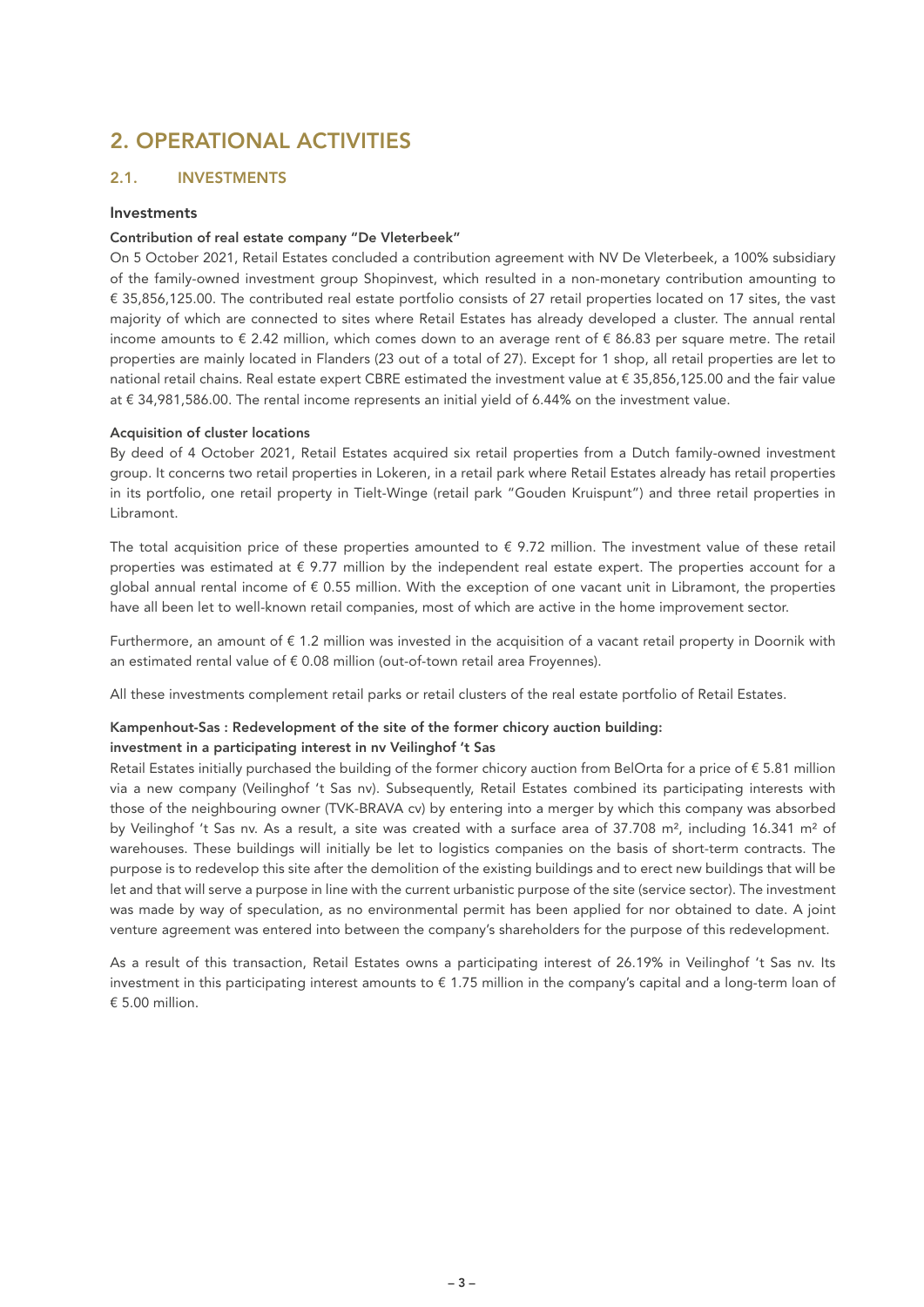#### Non-current assets under construction

On 31 March 2022 the total amount of the non-current assets under construction is € 15.51 million. We distinguish five types of non-current assets under construction: speculative land positions (the so-called "land bank", i.e. residual lands of existing portfolios that are intended for possible development or will be sold at a later stage if no redevelopment is possible); prospective projects, projects under predevelopment, projects under development and projects specifically linked to sustainability.

On 31 March 2022, the speculative land positions represented  $\epsilon$  1.57 million, the prospective projects represented € 10.99 million, the projects under predevelopment represented € 1.58 million, the projects under development represented € 0.52 million and the projects specifically linked to sustainability represented € 0.86 million.

#### *A. Non-current assets under construction - prospection*

In 2014, Retail Estates acquired the retail park at Wetteren (BE) with 14 retail units and a gross retail area of 10,423 m². The retail park, which opened in 2008, is known as Frunpark Wetteren. It is very successful and attracts consumers from far and wide. In 2016, Retail Estates nv acquired, by way of speculation, an adjacent plot of land with two SME properties (investment of approx. € 9 million), which are currently let. According to the Spatial Implementation Plan, a permit can in principle be obtained for retail properties destined for large-scale retail as well as for SME properties. The permit is expected in the course of 2023, the completion of the mixed-use project with retail units and SME properties is expected in the course of 2024. The costs of the procedures already completed and the preparation of the request for an environmental permit currently amount to  $\epsilon$  0.45 million. The investment in this extension will amount to  $\epsilon$  9 million.

#### *B. Non-current assets under construction – predevelopment - overview of the main projects*

For the retail park in Heerlen (NL) the permit for the modernisation of the entire façade has been received. The additional investment is expected to amount to approximately € 4.60 million. Completion is expected within the year.

#### *C. Non-current assets under construction – development – overview of the main own developments*

In Halle (B) the existing retail area will be extended. The additional investment is expected to amount to approximately € 1.1 million. The permits required for this development have been obtained. This project requires the construction of a number of apartment buildings. As this is a matter outside the scope of Retail Estates, a cooperation with a property developer was negotiated, who can develop this part of the project. Completion is expected in the course of 2024.

#### *D. Non-current assets under construction linked to sustainability*

Within the context of the ESG strategy, Retail Estates has a separate category for sustainable non-current assets under construction.

Retail Estates invested in the installation of photovoltaic panels on the roof of its retail park in Hasselt (BE) adjacent to the IKEA site. Photovoltaic panels are installed with a total capacity of 407 kWp, which are expected to generate more than 340 Mhh of green power each year. This € 0.31 million investment will also have a positive impact on the tenants' operational expenses. The provisional delivery of these photovoltaic panels took place in October 2021.

Photovoltaic panels were installed in Heerlen (NL) with a total capacity of 1,157 kWp, which are expected to generate more than 8,932 Mhh of green power each year. This € 0.80 million investment will also have a positive impact on the tenants' operational expenses. Retail Estates will receive an annual compensation of € 0.07 million. The provisional delivery of these photovoltaic panels took place in May 2022.

#### *E. Completion of non-current assets under construction*

The retail cluster in Jambes (Namen-Zuid) was completed in the first quarter of this financial year. The project was already valuated on 31 March 2021 and put at the disposal of the tenant in March 2021. More information is available in the annual Financial Report 2020- 2021.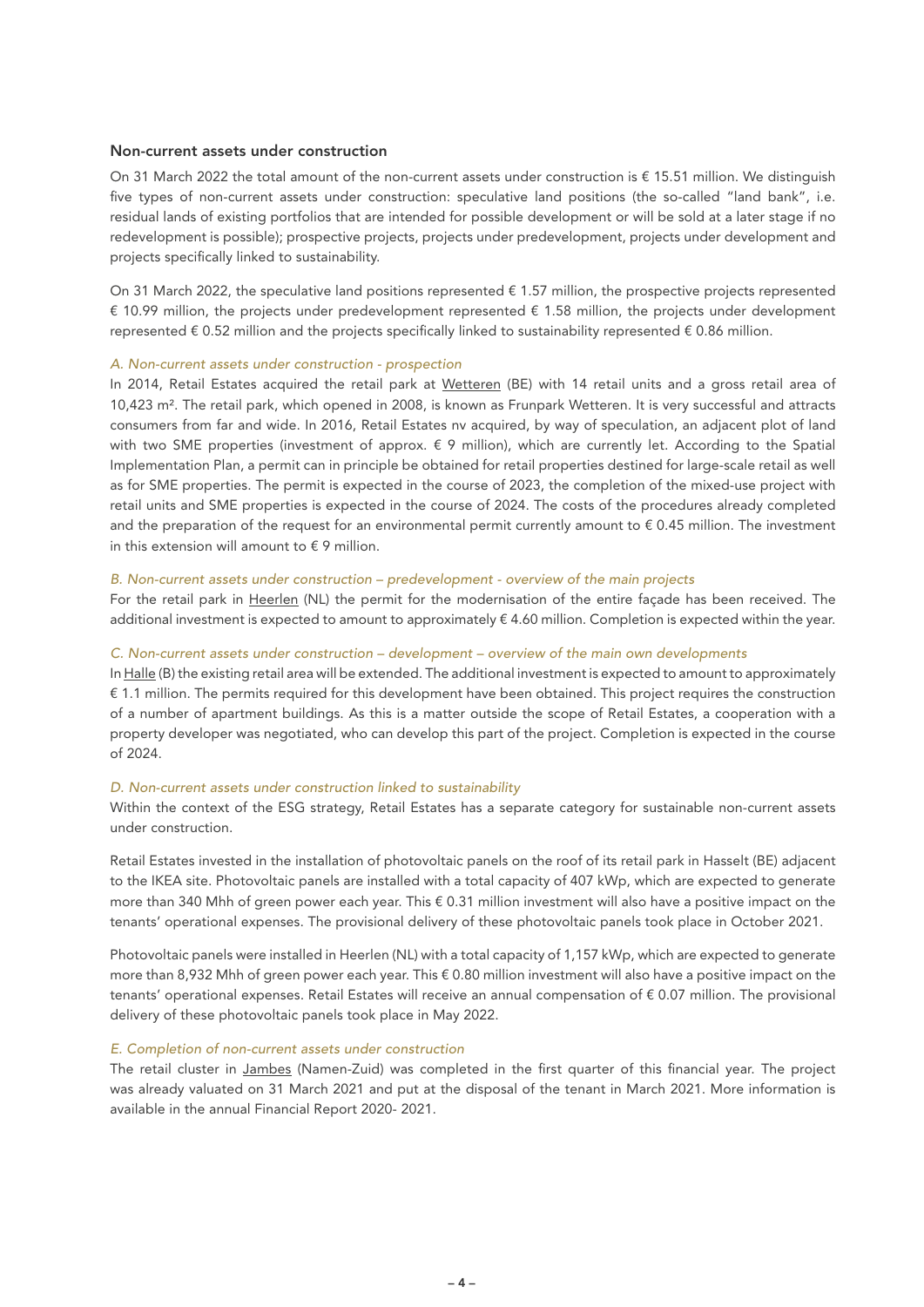#### Optimisation of real estate portfolio

Retail Estates nv pays close attention to the changing needs of its tenants with respect to retail area. Several tenants systematically expand their product range and regularly request an extension of their retail area. This can be done by acquiring space from adjacent tenants who sometimes have too much space or by constructing a new addition to the retail unit. Sometimes a combination of both is opted for.

Renovations sometimes include more than just an expansion of the retail area. Retail Estates nv regularly seizes the opportunity to remove an existing shop façade and replace it with a contemporary version that better fits the tenant's image.

Such investments allow us to build "win-win" relations with the tenants. In the past financial year the reorganisationrenovation of the retail properties in Apeldoorn (NL) and Roosendaal (NL) was completed. The last retail properties were subsequently let. A positive revaluation of € 7.89 million took place compared to the situation before the redevelopment (2020-2021).

#### **Divestments**

In the past financial year some 15 solitary retail properties were sold: a retail park in Lommel (BE) and the part of a non-strategic retail park in Leiderdorp (NL) that was still owned by Retail Estates. The net sales revenue amounted to € 31.84 million. The fair value of these properties was € 31.51 million. The rental income of these properties amounted to  $\epsilon$  2.35 million. These sales generated  $\epsilon$  0.33 million in net added value.

These divestments are part of an annual recurring sales programme of individual retail properties that are not part of the core portfolio of Retail Estates nv due to their location, size and/or commercial activity.

#### Investments: conclusion

Acquisitions and own developments in the financial year 2021-2022, less divestments, resulted in an increase of the real estate portfolio by € 43.83 million. The total rental income increased by € 2.79 million in the financial year 2021- 2022 as a result of these investments, but decreased by  $\epsilon$  1.36 million in the past financial year as a result of the divestments. If the acquisitions and sales had taken place on 1 April 2021, the rental income would have increased by  $\epsilon$  2.34 million.

The investments are financed by a mix of shareholders' equity (issue of new shares by non-monetary or monetary contributions) and borrowed capital (financing of working capital by the banks, issue of a bond loan, …).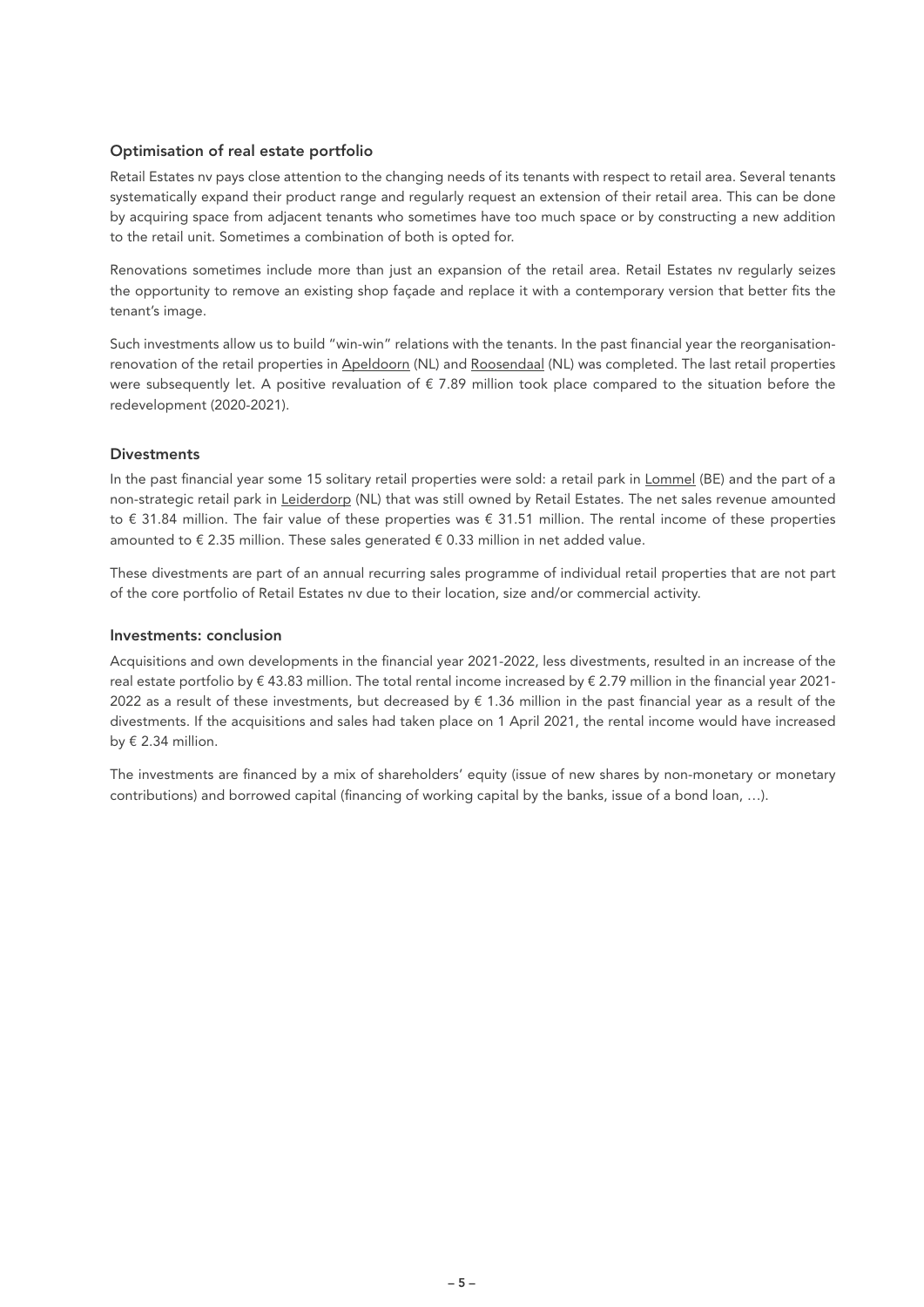#### 2.2. MANAGEMENT OF THE REAL ESTATE PORTFOLIO

#### Occupancy rate

On 31 March 2022, the occupancy rate was 97.83% of the total retail area of the properties included in the real estate portfolio. Obviously, the occupancy rate must be seen as a snapshot taken of a series of mutations in the previous financial year. It does not imply a guarantee for the future, as the Belgian and Dutch legislation on commercial lease is mandatory – and allows for cancellation every three years in Belgium and every five years in the Netherlands.

#### Rental income

On 31 March 2022, the net rental income amounts to € 115.58 million, an increase by € 15.18 million compared to the same period of the last financial year. This is mainly due to the exceptional circumstances in the 2020-2021 financial year. During that year, a remission of rent was granted for the retail units that had to close their doors on account of the COVID-19 pandemic. In total, approximately 10% of all rents due were remitted during the closure period. For more information and details, we refer to the comments relating to COVID-19 in the Annual Financial Report for 2020-2021.

During the 2021-2022 financial year, a limited amount (€ 0.46 million) was remitted for the lockdown period for the Dutch shops (December 2021 - January 2022).

The outstanding trade receivables amount to  $\epsilon$  1.01 million, of which  $\epsilon$  0.57 million have not yet reached their maturity date. Taking into account the guarantees obtained - both rental guarantees and bank guarantees - the credit risk on trade receivables is very limited on 31 March 2022.

#### Damage claims

No properties were damaged by fire in the past financial year. There have been a few reports of damage due to wind or flooding. The insurance company paid a compensation.

#### Capital increases in the context of the authorised capital

On 14 October 2021, the board of directors issued 560,689 new shares and the capital was increased by € 12,615,720.94. This capital increase took place in the context of the non-monetary contribution of 27 retail properties by the real estate company De Vleterbeek NV. Following this capital increase, 560,689 shares were issued, increasing the total number of shares to 13,226,452 and the share capital to € 297,600,322.91 on 31 March 2022.

#### Implementation of the financing strategy

Retail Estates combines bilateral credits with different banking partners and private placements of bonds for institutional investors. The average maturity of the credit portfolio is 3.86 years. Within the context of the financing of its activities, Retail Estates has had a commercial paper programme of (up to) € 100 million since September 2017 (and extended in October 2018). The commercial paper is fully covered by back-up lines and unused credit lines that serve as a guarantee for refinancing should the placement or renewal of the commercial paper prove to be impossible or only partially possible.

As of 31 March 2022, an amount of € 100 million of this commercial paper programme has been used.

The average interest rate on 31 March 2022 is 1.95% compared to 2.08% on 31 March 2021. The degree to which Retail Estates nv can finance itself significantly impacts its profitability. Property investment generally entails a relatively high level of debt financing. To optimally limit this risk, Retail Estates nv applies a cautious and conservative strategy. This strategy ensures that a rise in the interest rate has no substantial impact on the total result. Interest rate increases or decreases nevertheless have an impact on the market value of the concluded IRS contracts and thus on shareholders' equity and changes in the fair value of financial assets and liabilities.

Retail Estates opts for a growth model with a direct contribution of earnings per share. This can be done both on the capital side and on the debt financing side. On the capital side, this can be done through a non-monetary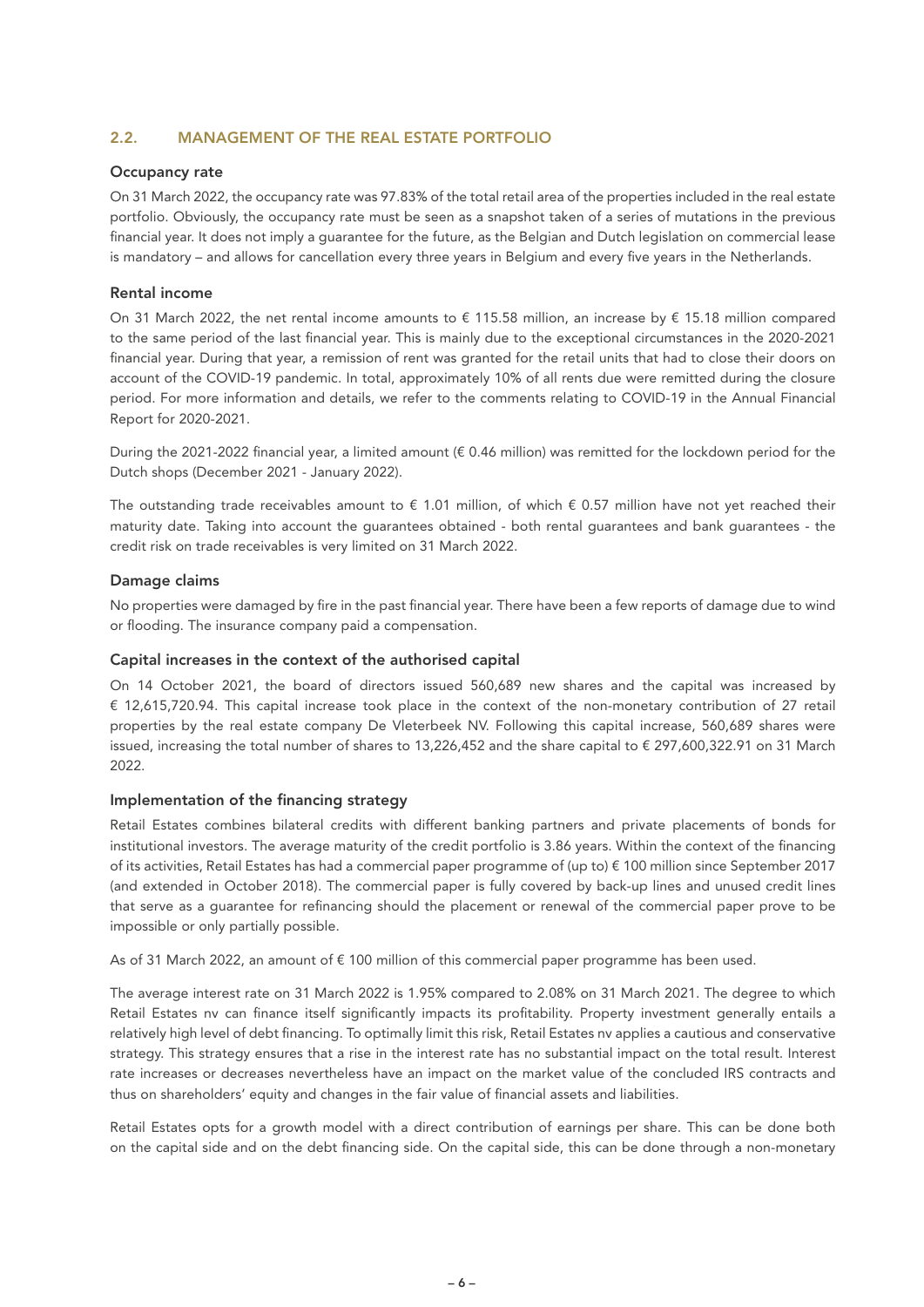contribution, a traditional rights issue or via the option for BE-REITs recently introduced in the BE-REIT Act to implement a capital increase through an accelerated bookbuilding (ABB). At the extraordinary general meeting of 23 December 2019, the authorised capital authorisation was extended and the articles of association were adjusted to make the application of the accelerated bookbuilding procedure possible for Retail Estates nv<sup>2</sup>.

On the debt financing side, this can be done through traditional bank financing on the one hand or a public and/or private bond loan on the other. Retail Estates regularly examines the possibility of a private and/or public bond loan.

#### Merger by acquisition of subsidiaries

Mergers of subsidiaries simplify administrative management and reduce the taxable income of the subsidiaries of Retail Estates nv.

No mergers by acquisition of subsidiaries have taken place in the past financial year. Furthermore, CV Leiderdorp (NL) was dissolved.

#### 2.3. EVENTS AFTER THE BALANCE SHEET DATE

The board of directors co-opted Mr Dirk Vanderschrick as director to replace Mr Christophe Demain, who resigned as director with effect as of 20 May 2022. This co-optation took place under the condition precedent of approval by the FSMA. His appointment will also be submitted for approval to the next general meeting, after which it will become final, subject to the approval by the FSMA. Mr Vanderschrick has acquired ample experience in the banking and insurance sector and has held several executive positions. He also holds several mandates as a director, including in the property investment fund Intervest Offices and Warehouses.

<sup>2</sup> On 12 April 2022 Retail Estates convened an extraordinary general meeting, the agenda of which included the renewal of the authorised capital authorisation. As the legal quorum was not reached at the meeting of 12 May 2022, a new extraordinary general meeting has been convened, which will deliberate and decide on the renewal of the authorised capital authorisation.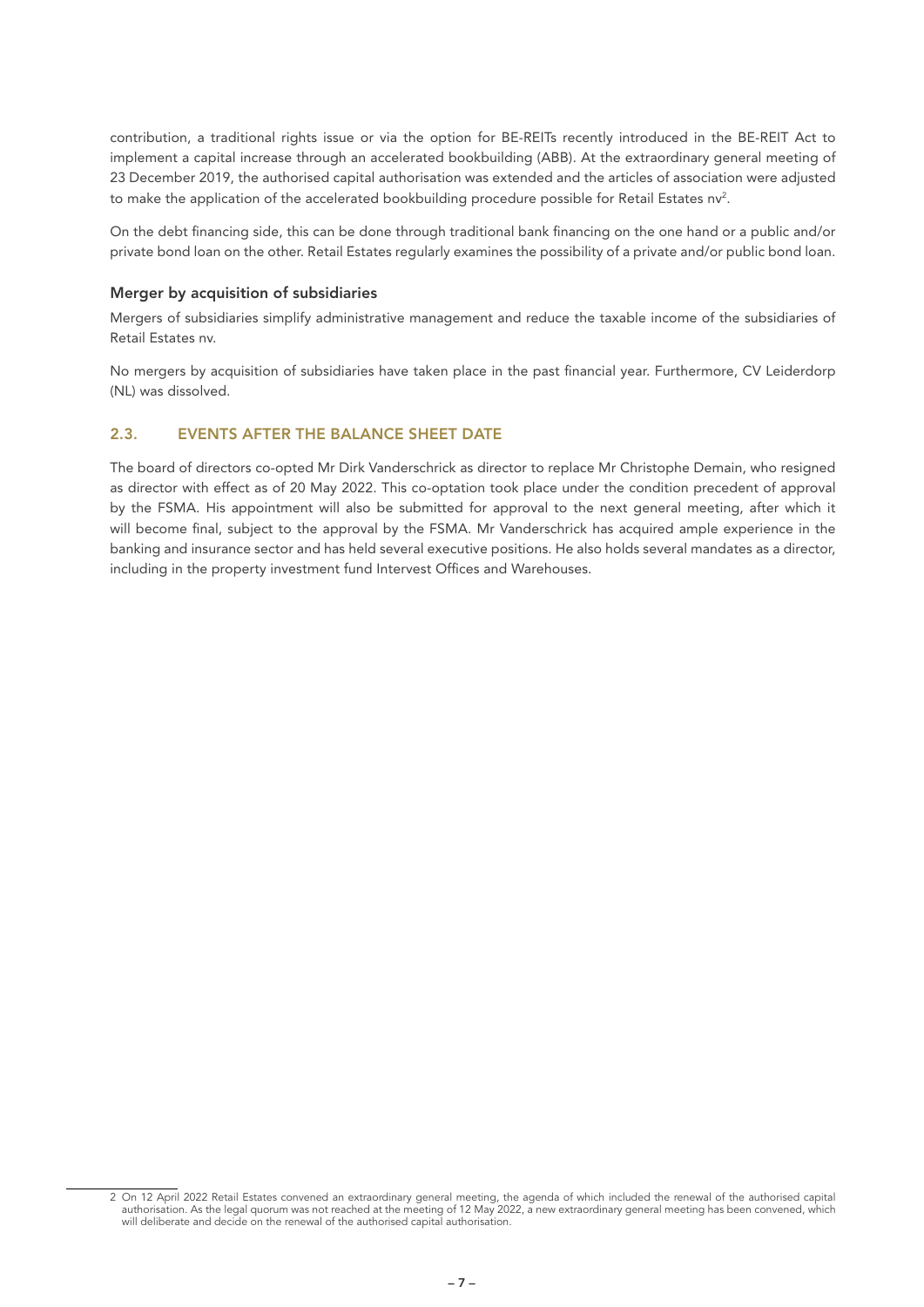# 3. FINANCIAL RESULTS

#### 3.1. NOTES TO THE INCOME STATEMENT OF 31 MARCH 2022

The net rental income increased by  $\epsilon$  15.18 million, mainly due to the remission of rent ( $\epsilon$  11.55 million) in the previous financial year, following the compulsory closure of shops within the context of the COVID-19 pandemic. The increase in the net rental income can also be explained by the acquisition of additional properties and the completion of projects in the 2021-2022 financial year  $(E + 2.79$  million), and the acquisition of the properties and the completion of the projects in the previous financial year that yielded a full year's rent for the first time this year (€ 0.91 million). The sale of properties resulted in a decrease in net rental income of € -1.36 million. The sale of properties during the previous financial year resulted in a decrease in this year's net rental income by  $\epsilon$  1.34 million. The impact of contract renewals is  $\epsilon$  -0.37 million. Furthermore, there is a limited impact of discounts, vacancy  $(E + 0.84$  million), other factors  $(E + 0.67$  million) and indexation  $(E + 1.56$  million).

The property expenses amount to  $\epsilon$  10.52 million and have increased by  $\epsilon$  3.65 million, which can mainly be explained by the increase in the technical and marketing costs, for which exceptional savings were made during the previous financial year due to the COVID 19- pandemic and the compulsory shop closures. The corporate operating costs amount to  $\epsilon$  6.05 million, which is in line with the previous financial year ( $\epsilon$  6.12 million).

The result of the sale of investment properties is  $\epsilon$  0.33 million. This profit is the result of the sale of  $\epsilon$  31.51 million in properties (fair value). Please refer to the "Divestment" section for more details.

The variation in the fair value of investment properties amounts to  $\epsilon$  23.09 million. The main effects of this variation are a positive effect of the revaluation of the existing portfolio ( $\epsilon$  +27.47 million), a decrease in the vacancy rate (€ +1.14 million) and a negative effect of depreciation of transaction costs to determine the fair value of the investment properties following the new acquisitions ( $\epsilon$  -3.47 million), and the impact of investments ( $\epsilon$  -2.05 million). The other portfolio result amounts to € -1.32 million and can be mainly explained by deferred taxes relating to the Dutch portfolio.

The financial result (excluding variations in the fair value of financial assets and liabilities) amounts to € -18.32 million compared to € -20.43 million last year. This evolution can be explained by a decrease in the weighted average interest rate from 2.08% to 1.95% on the one hand and average lower drawdown of loans on the other hand. The variation in the fair value of financial assets and liabilities amounts to € 34.48 million compared to € 2.67 million last year. The evolution of these costs is the result of the change in the fair values of the swaps that are not defined as a cash flow (variations in the fair value of financial assets and liabilities). However, this result is an unrealised and non-cash item.

The EPRA result (i.e. the net result without the result on portfolio) amounts to  $\epsilon$  75.26 million compared to  $\epsilon$  62.91 million last year.

#### 3.2. NOTES TO THE BALANCE SHEET OF 31 MARCH 2022

The investment properties (including non-current assets under construction) increased from  $\epsilon$  1,717.25 million to € 1,759.88 million. This can mainly be explained by the expansion of the portfolio by € 59.89 million and the sale of investment properties for an amount of  $\epsilon$  31.51 million and a positive revaluation of the existing real estate portfolio for an amount of € 24.17 million. The fixed assets held for sale increased from € 7.93 million to € 11.81 million. At the end of each quarter, the assets for which the sales agreement has already been signed but the deed has not yet been executed are recorded in the assets held for sale. Assets worth € 13.71 million were added to the assets held for sale in the 2021-2022 financial year, assets worth € 8.77 million were sold or included in the investment properties and there was a variation in fair value for an amount of € 1.06 million. The financial non-current assets amounting to  $\epsilon$  16.12 million consist of  $\epsilon$  11.12 million from the fair value of financial instruments and  $\epsilon$  5.00 million from a claim against the joint venture Veilinghof 't Sas nv. The participating interest of 26.19% in the joint venture Veilinghof 't Sas nv is valued at an amount of € 1.74 million on the basis of the change in equity method.

Current assets amount to  $\epsilon$  20.15 million and consist of  $\epsilon$  11.81 million from assets held for sale,  $\epsilon$  2.07 million from trade receivables,  $\epsilon$  2.13 million from tax receivables and other current assets,  $\epsilon$  1.48 million from cash and cash equivalents and € 2.66 million from accrued charges and deferred income.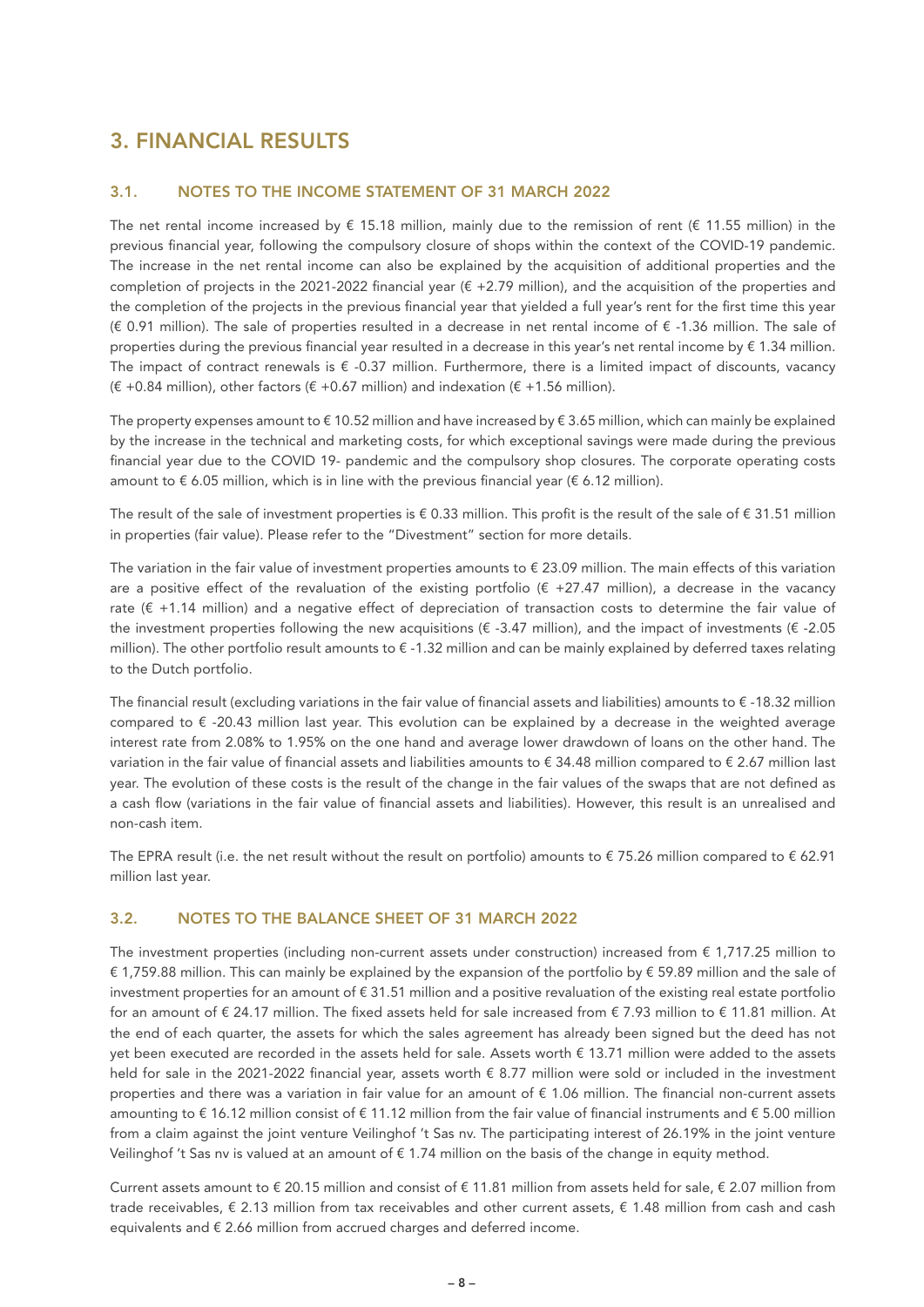The shareholders' equity of the public BE-REIT amounts to € 920.98 million. On 31 March 2022, the share capital amounts to € 297.60 million, an increase by € 12.62 million compared to last year, following the capital increase mentioned above. After deduction of the capital increase costs, the capital on the balance sheet amounts to € 289.18 million. During the 2021-2022 financial year, 560,689 new shares were created. The issue premiums amount to € 315.41 million. Since the 2020-2021 financial year the issue premiums resulting from capital increases are included in the available reserves. Reserves amount to  $\epsilon$  184.55 million and consist of the reserve for the variations in the fair value of real estate properties (€ 157.71 million), the result of previous financial years carried forward (€ 83.15 million), the available reserves ( $\epsilon$  38.13 million) and the legal reserves ( $\epsilon$  0.09 million). The reserves are decreased by the impact on the fair value of estimated transfer rights and costs resulting from the hypothetical disposal of investment properties (€ 70.92 million) and by the variations in the fair value of financial assets and liabilities (€ 23.60 million). The Group makes use of financial derivatives (interest rate swaps and caps) to hedge interest rate risks arising from certain operational, financial and investment activities. Financial derivatives are initially recognised at cost and revalued to their fair value on the next reporting date. The derivatives currently used by Retail Estates nv qualify as accounting cash flow hedges only to a limited extent. Changes in the fair value of the derivatives that do not qualify as cash flow hedges are recorded directly in the income statement. Changes in the fair value of the swaps qualifying as cash flow hedges are booked directly as shareholders' equity and are not included in the income statement. The revaluation of the derivatives in the result amounts to € 34.48 million on 31 March 2022 and is positive as a result of an increase of the long-term interest rate.

The net result of the financial year amounts to  $\epsilon$  131.84 million and consists of  $\epsilon$  75.26 million from EPRA earnings, € 22.10 million from the result on portfolio and € 34.48 million from variations in the fair value of financial assets and liabilities.

The long-term liabilities amount to  $\epsilon$  764.79 million and consist of  $\epsilon$  763.98 million long-term financial liabilities with an average term of 3.86 years. The remaining long-term liabilities pertain to authorised cash flow hedges (interest rate swaps), financial leasings under IFRS 16 and deferred taxes.

The short-term liabilities amount to € 126.46 million and consist of € 17.79 million of trade debts and other shortterm liabilities. These mainly comprise the trade debts amounting to  $\epsilon$  0.02 million, tax debts estimated at  $\epsilon$  4.23 million, invoices receivable for € 12.40 million and exit taxes amounting to € 0.39 million. The short-term financial liabilities amount to  $\epsilon$  101.73 million, of which  $\epsilon$  100 million in commercial papers.

Other short-term liabilities have increased from  $\epsilon$  0.70 million to  $\epsilon$  1.77 million.

On 31 March 2022, the weighted average interest rate is 1.95%.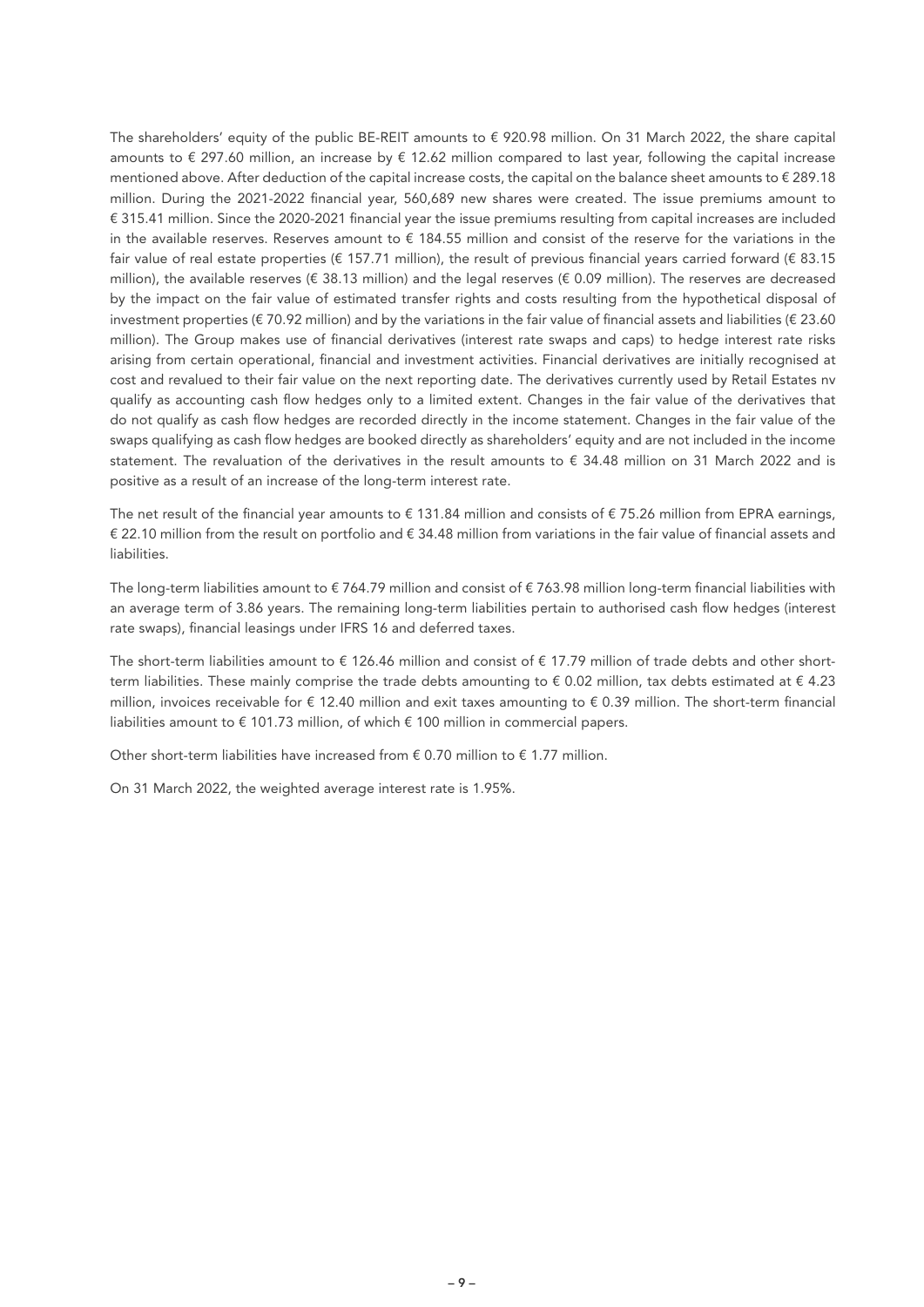# 4. OUTLOOK

For the 2022-2023 financial year, on the basis of the planned composition of the real estate portfolio and barring unforeseen events, the company expects the net rental income to amount to € 120.88 million. This figure only takes into account purchases and sales for which a sales contract was signed and investments that were tendered and for which the required permits were obtained. The Ukraine crisis, which started on 24 February 2022 with the Russian invasion of Ukraine, and the spectacular increase in energy prices for consumers have led to an accelerated rise in inflation, which in turn may put the profitability of some of the tenants under presssure. Retail Estates concludes rental contracts with its tenants on the basis of fixed rents (not (depending on turnover) that evolve with the index (health index or consumer price index), without upper limit. Retail Estates nv aims at a gross dividend of  $\epsilon$  4.70 (€ 3.29 net) for the 2022-2023 financial year. This would represent an increase by 2.17% compared to the dividend for the 2021-2022 financial year ( $€$  4.60 gross).

## 5. FINANCIAL CALENDAR

#### Shareholder agenda:

| Publication of the annual report 2021-2022 | 10 June 2022     |
|--------------------------------------------|------------------|
| General meeting                            | 18 July 2022     |
| Ex-coupon date dividend                    | 20 July 2022     |
| Record date dividend                       | 22 July 2022     |
| Dividend made available for payment        | 25 July 2022     |
| Announcement of half-yearly results        | 21 November 2022 |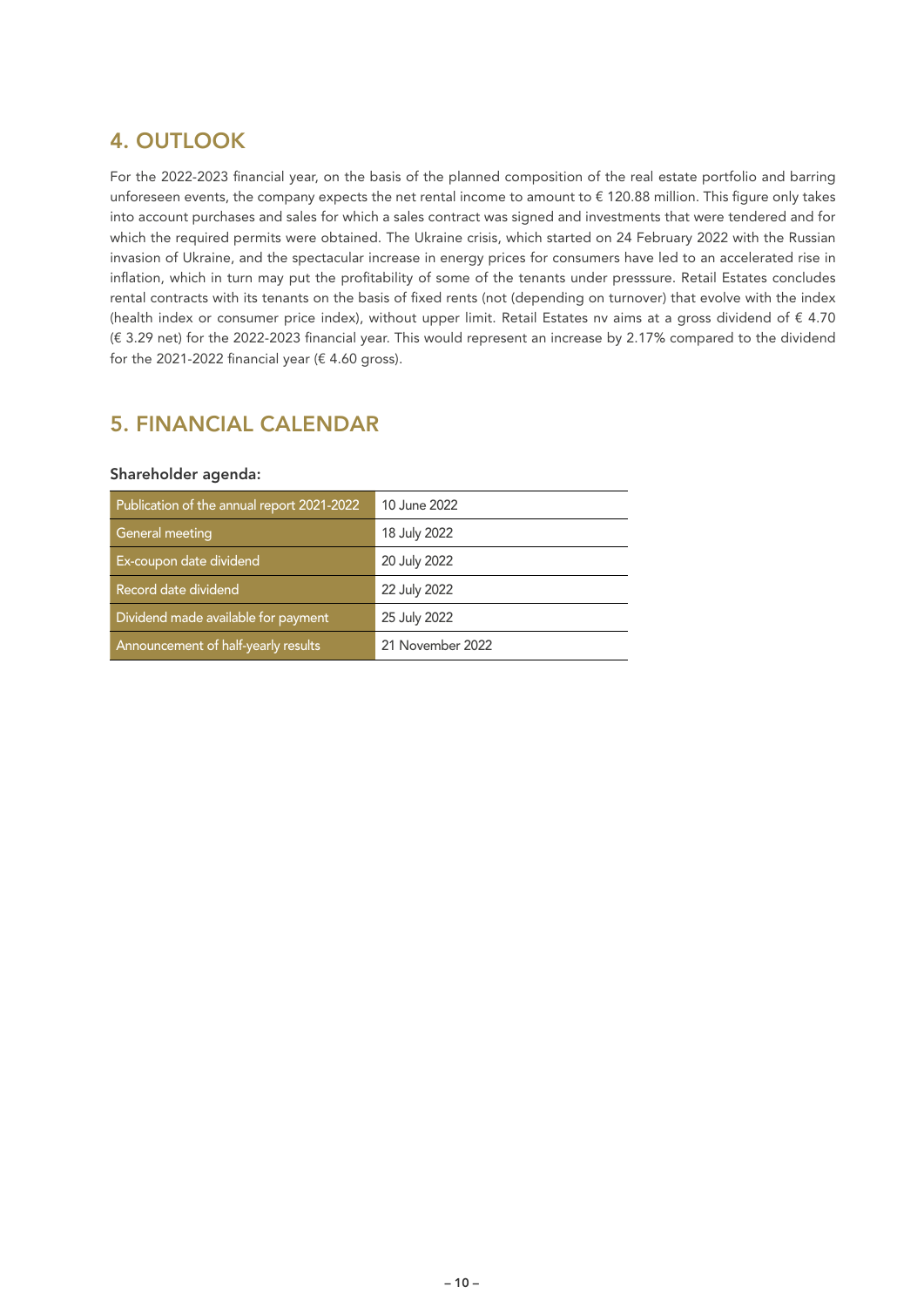# KEY FIGURES

### 1. CONSOLIDATED INCOME STATEMENT

| <b>INCOME STATEMENT</b> (in $\epsilon$ 000)                                           | 31.03.2022 | 31.03.2021 |
|---------------------------------------------------------------------------------------|------------|------------|
|                                                                                       |            |            |
| Rental income                                                                         | 115 773    | 102 604    |
| Rental related expenses                                                               | $-194$     | $-2202$    |
| Net rental income                                                                     | 115 579    | 100 402    |
| Recovery of property expenses                                                         |            |            |
| Recovery of rental charges and taxes normally<br>payable by tenants on let properties | 11 963     | 10 599     |
| Rental charges and taxes normally payable by tenants on let properties                | $-13953$   | $-12167$   |
| Other rental related income and expenses                                              | $-86$      | $-95$      |
| Property result                                                                       | 113 504    | 98738      |
| Technical costs                                                                       | $-5032$    | $-2280$    |
| Commercial costs                                                                      | $-1027$    | $-509$     |
| Charges and taxes on unlet properties                                                 | $-427$     | -867       |
| Property management costs                                                             | $-3629$    | $-3217$    |
| Other property costs                                                                  | $-410$     | -6         |
| <b>Property costs</b>                                                                 | $-10524$   | $-6877$    |
| Operating property result                                                             | 102 980    | 91 861     |
| Operating corporate costs                                                             | $-6050$    | $-6123$    |
| Other current operating income and expenses                                           |            |            |
| Operating result before result on portfolio                                           | 96 930     | 85 737     |
| Result on disposals of investment properties                                          | 334        | 825        |
| Result on sales of other non-financial assets                                         |            |            |
| Changes in fair value of investment properties                                        | 23 083     | $-5963$    |
| Other result on portfolio                                                             | $-1321$    | 992        |
| <b>Operating result</b>                                                               | 119 026    | 81 592     |
| Financial income                                                                      | 248        | 232        |
| Net interest charges                                                                  | $-18485$   | $-20592$   |
| Changes in the fair value of financial assets and liabilities                         | 34 476     | 2674       |
| Other financial charges                                                               | $-81$      | $-70$      |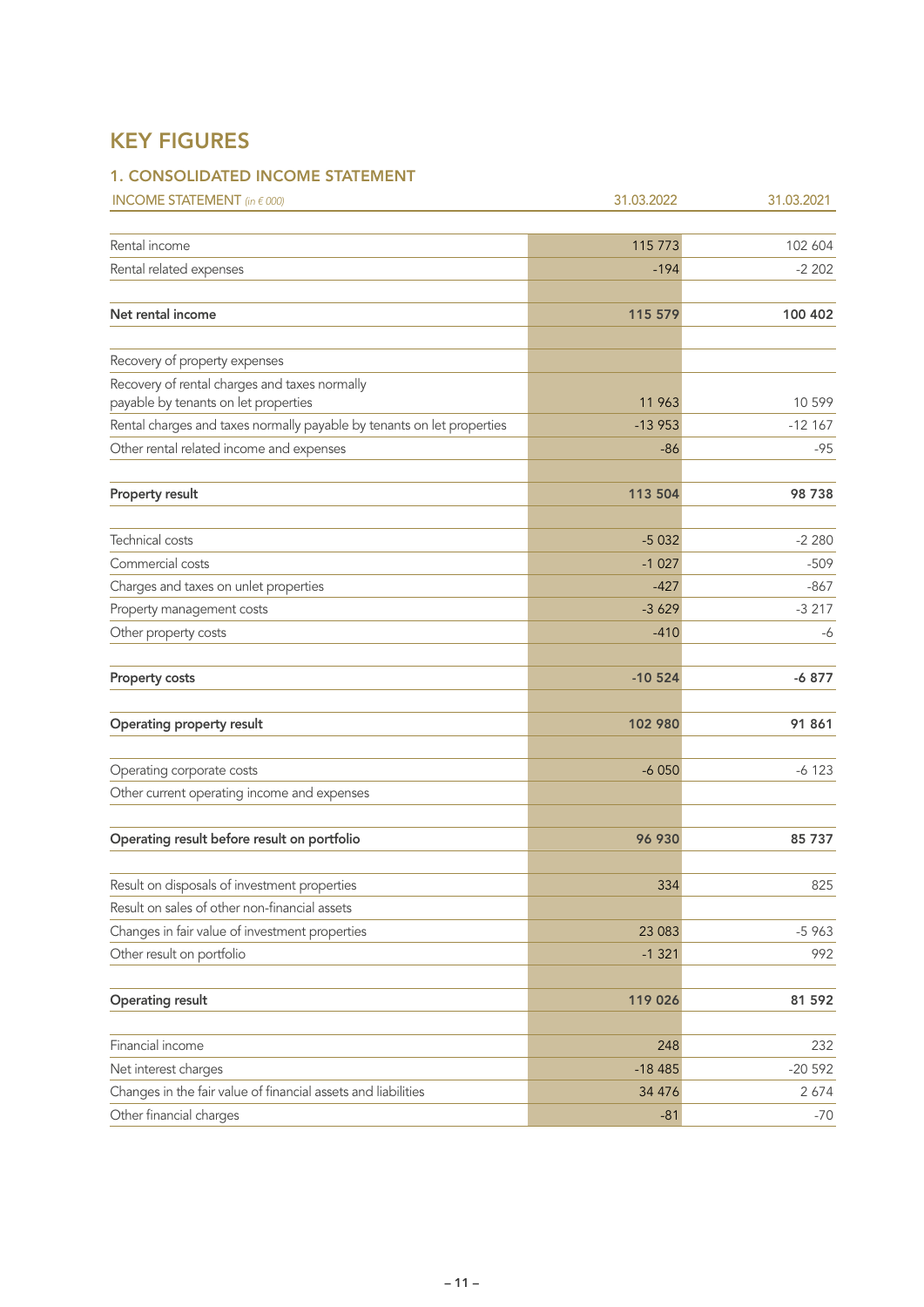| <b>INCOME STATEMENT</b> (in $\epsilon$ 000)                    | 31.03.2022 | 31.03.2021 |
|----------------------------------------------------------------|------------|------------|
|                                                                |            |            |
| <b>Financial result</b>                                        | 16 158     | $-17757$   |
|                                                                |            |            |
| Share in the result of associated companies and joint ventures | $-10$      | 0          |
| <b>Result before taxes</b>                                     | 135 174    | 63 835     |
| Taxes                                                          | $-3337$    | $-2399$    |
| Net result                                                     | 131 837    | 61 436     |
| Attributable to:                                               |            |            |
| Shareholders of the Group                                      | 131 837    | 61 436     |
| Minority interests                                             |            |            |
| Note:                                                          |            |            |
| EPRA earnings (share Group) <sup>3</sup>                       | 75 265     | 62 908     |
| Result on portfolio                                            | 22 0 96    | $-4146$    |
| Changes in fair value of financial assets and liabilities      | 34 4 7 6   | 2674       |

| <b>RESULT PER SHARE</b>                                | 31.03.2022 | 31.03.2021 |
|--------------------------------------------------------|------------|------------|
|                                                        |            |            |
| Number of ordinary shares in circulation               | 13 226 452 | 12 665 763 |
| Weighted average number of shares                      | 12 893 111 | 12 652 011 |
| Net profit per ordinary share (in $\xi$ ) <sup>4</sup> | 10.23      | 4.86       |
| Diluted net profit per share (in $\xi$ )               | 10.23      | 4.86       |

3 EPRA earnings are calculated as follows: net result excluding changes in the fair value of investment properties, excluding the result on the disposal of investment properties and excluding changes in the fair value of financial assets and liabilities.

4 The net profit per ordinary share is calculated as follows: net result divided by the weighted average number of shares

#### 1.B. STATEMENT OF OTHER COMPREHENSIVE INCOME

| Statement of the comprehensive result (in $\epsilon$ 000)                                                                               | 31.03.2022 | 31.03.2021 |
|-----------------------------------------------------------------------------------------------------------------------------------------|------------|------------|
| Net result                                                                                                                              | 131 837    | 61 436     |
| Other components of the comprehensive result,<br>recyclable in income statements:                                                       |            |            |
| Impact on the fair value of estimated transaction rights and costs<br>resulting from the hypothetical disposal of investment properties |            | $\Omega$   |
| Changes in the fair value of authorised hedging instruments<br>qualifying for hedge accounting as defined by IFRS                       | 2074       | 1 233      |
| <b>COMPREHENSIVE RESULT</b>                                                                                                             | 133 911    | 62 669     |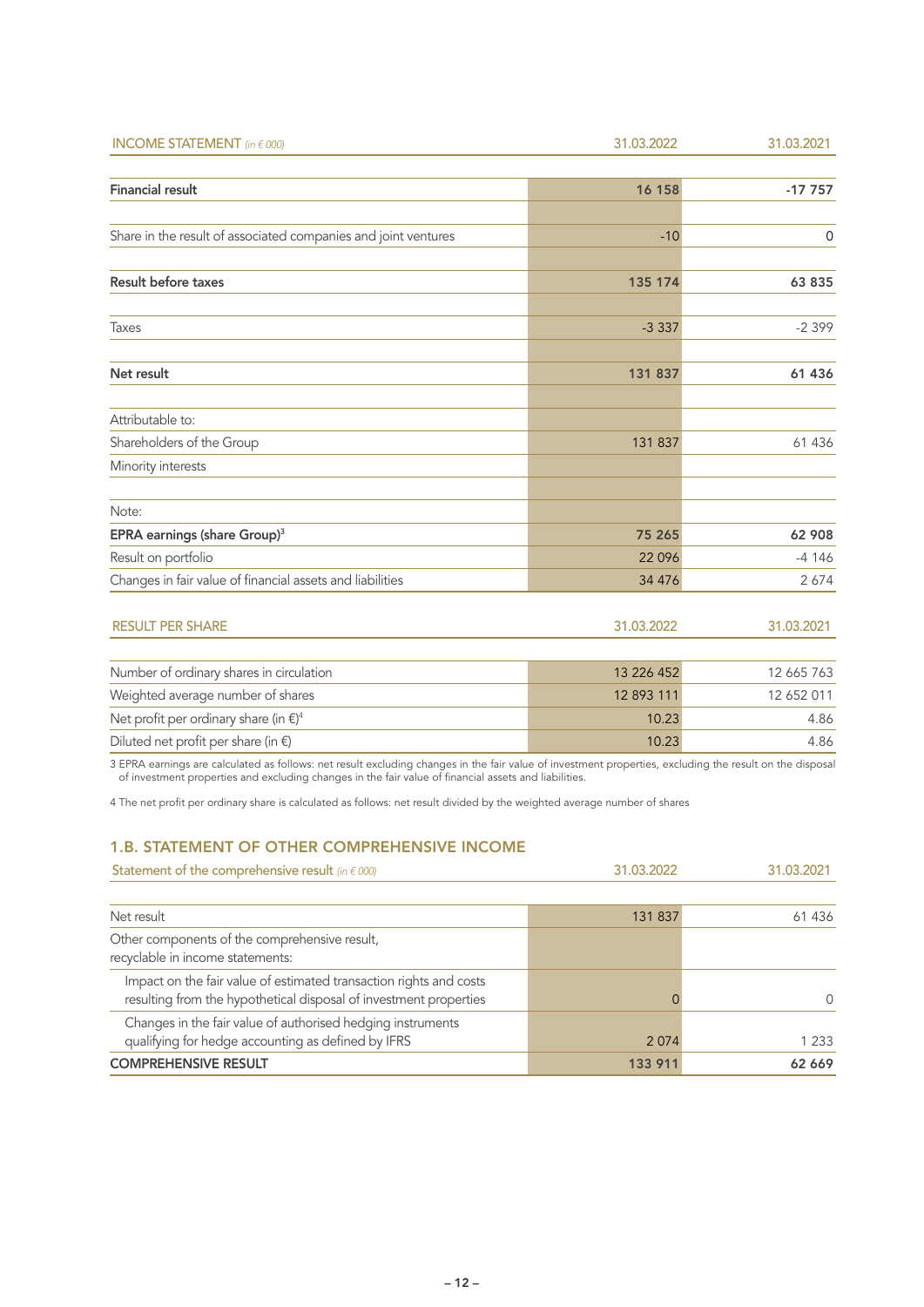## 2. CONSOLIDATED BALANCE SHEET:

| ASSETS (in $\epsilon$ 000)                                | 31.03.2022 | 31.03.2021 |
|-----------------------------------------------------------|------------|------------|
|                                                           |            |            |
| Non-current assets                                        | 1792078    | 1728 673   |
| Goodwill                                                  |            |            |
| Intangible non-current assets                             | 4 0 3 0    | 1 5 5 3    |
| Investment properties3                                    | 1759879    | 1 717 245  |
| Other tangible non-current assets                         | 6 4 4 0    | 6426       |
| Financial non-current assets                              | 16 120     |            |
| Finance lease receivables                                 | 1 0 3 0    | 1 0 3 0    |
| Trade receivables and other non-current assets            | 2839       | 2418       |
| Deferred taxes                                            | 1 4 0 2    | 2 4 1 3    |
| Other                                                     | 1 4 3 7    | 5          |
| Participations in associated companies and joint ventures | 1 7 4 0    |            |
| <b>Current assets</b>                                     | 20 151     | 34 335     |
| Non-current assets or groups of assets held for sale      | 11 807     | 7931       |
| Trade receivables                                         | 2 0 6 7    | 6837       |
| Tax receivables and other current assets                  | 2 1 3 2    | 13 3 28    |
| Cash and cash equivalents                                 | 1 4 8 3    | 3681       |
| Deferred charges and accrued income                       | 2 6 6 3    | 2 5 5 8    |
| <b>TOTAL ASSETS</b>                                       | 1 812 228  | 1763008    |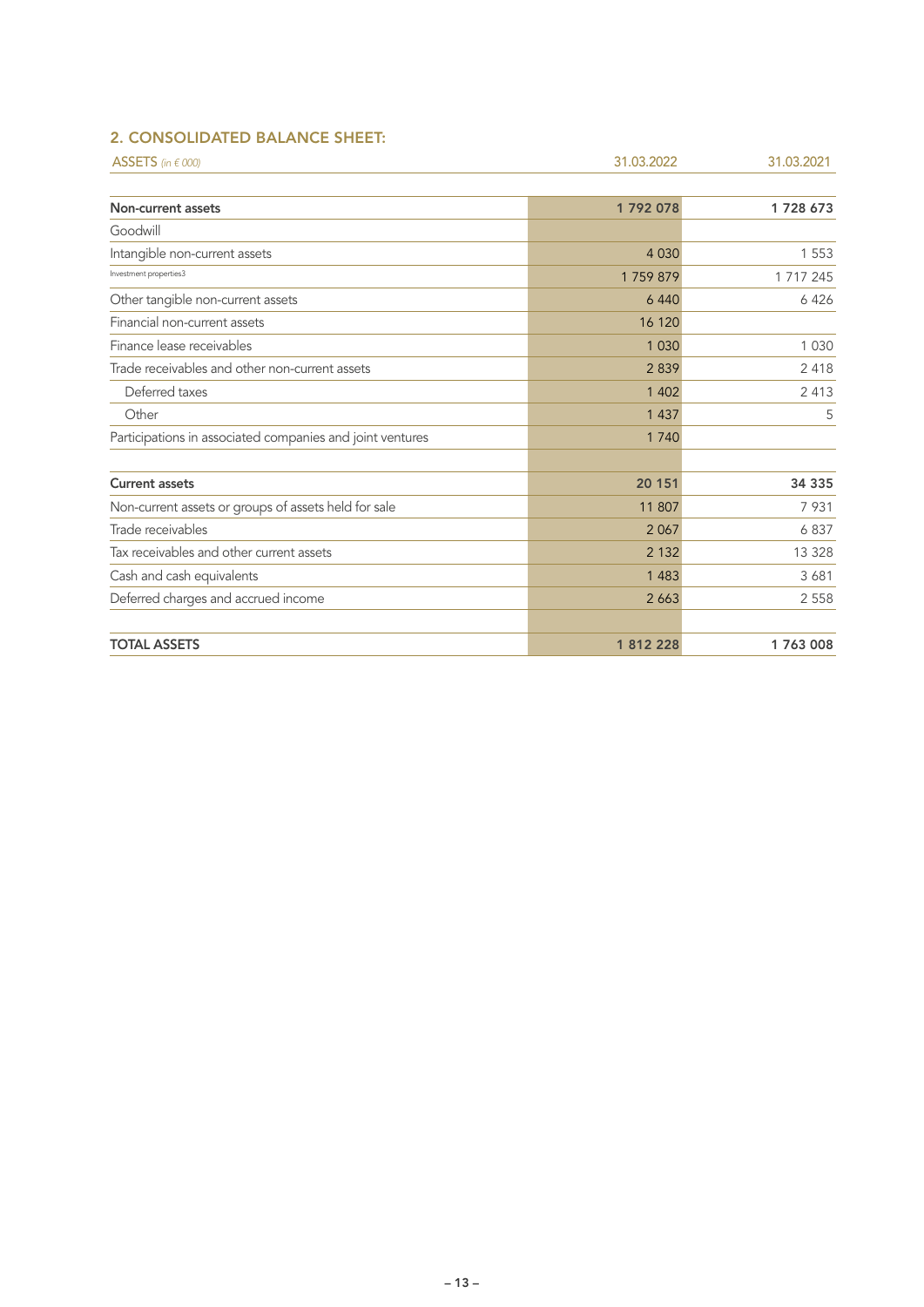| SHAREHOLDERS' EQUITY AND LIABILITIES (in € 000) | 31.03.2022     | 31.03.2021 |
|-------------------------------------------------|----------------|------------|
| Shareholders' equity                            | 920 980        | 808 223    |
|                                                 |                |            |
| Shareholders' equity attributable to the        |                |            |
| shareholders of the parent company              | 920 980        | 808 223    |
| Capital                                         | 289 179        | 276 526    |
| Issue premiums                                  | 339 798        | 316 792    |
| Reserves                                        | 160 166        | 153 469    |
| Net result of the financial year                | 131 837        | 61 436     |
| <b>Minority interests</b>                       |                |            |
| <b>Liabilities</b>                              | 891 248        | 954 785    |
| Provisions                                      | 764 789        | 790 333    |
| Non-current financial debts                     |                |            |
| Credit institutions                             | 763 982        | 765 117    |
| Long term financial lease                       | 584 594        | 587 324    |
| <b>Bonds</b>                                    | 4 1 5 9        | 2706       |
| Other non-current financial liabilities         | 175 229        | 175 087    |
| Deferred taxes                                  | 0              | 25 216     |
| Uitgestelde belastingen                         | 807            | 0          |
| Current liabilities                             | 126 459        | 164 452    |
| Current financial debts                         | 101 730        | 129 680    |
| Credit institutions                             | 101 730        | 99 683     |
| <b>Bonds</b>                                    | 0              | 29 997     |
| Short term financial lease                      | $\overline{0}$ | 0          |
| Trade debts and other current debts             | 17 787         | 24 3 5 2   |
| Exit tax                                        | 391            | 399        |
| Other                                           | 17 396         | 23 953     |
| Other current liabilities                       | 1771           | 705        |
| Accrued charges and deferred income             | 5 1 7 1        | 9715       |
| TOTAL SHAREHOLDERS' EQUITY AND LIABILITIES      | 1 812 228      | 1763008    |
| <b>DEBT RATIO</b>                               | 31.03.2022     | 31.03.2021 |
| Debt ratio <sup>5</sup>                         | 49.15%         | 52.18%     |

<sup>5</sup> The debt ratio is calculated as follows: liabilities (excluding provisions, accrued charges and deferred income, hedging instruments and deferred taxes) divided by the total assets (excluding hedging instruments).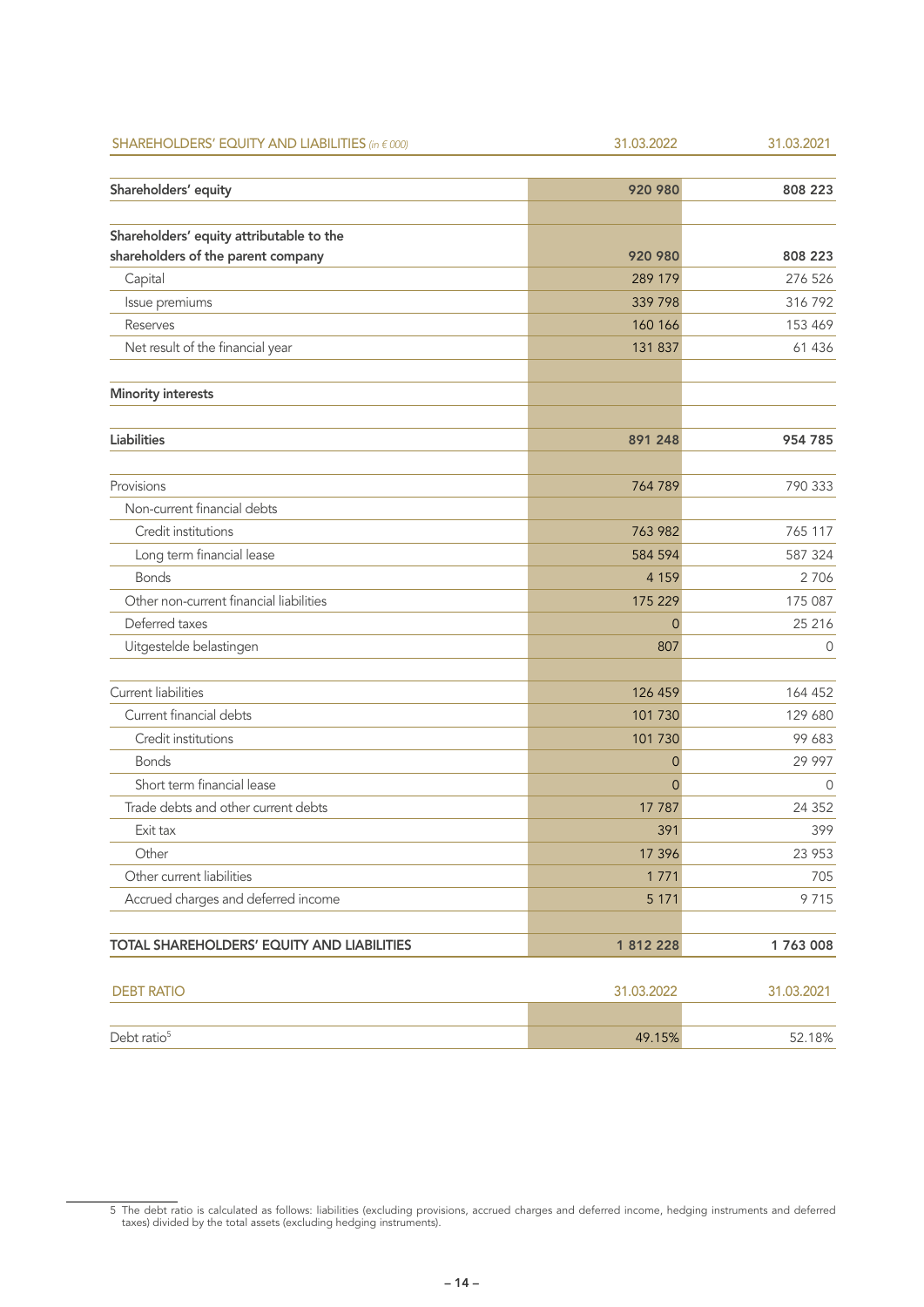## ALTERNATIVE PERFORMANCE BENCHMARKS

| Alternative performance benchmark                                                                                                   | <b>Definition</b>                                                                                                                                                                                                                                                                                    | <b>Purpose</b>                                                                                                                                                      |
|-------------------------------------------------------------------------------------------------------------------------------------|------------------------------------------------------------------------------------------------------------------------------------------------------------------------------------------------------------------------------------------------------------------------------------------------------|---------------------------------------------------------------------------------------------------------------------------------------------------------------------|
| Operating margin                                                                                                                    | The 'Operating result before result of the<br>portfolio' divided by the 'Net rental income'.                                                                                                                                                                                                         | Allows measuring the operational<br>performance of the company.                                                                                                     |
| Financial result (excluding<br>changes in fair value of financial<br>assets and liabilities).                                       | The "Financial result" minus the "Changes in<br>fair value of financial assets and liabilities"                                                                                                                                                                                                      | Allows to make a distinction<br>between the realised and the<br>unrealised financial result.                                                                        |
| Result on portfolio                                                                                                                 | The "Result on portfolio" consists<br>of the following items:<br>- "Result on disposals of<br>investment properties";<br>- "Result on sales of other non-<br>financial assets";<br>- "Changes in fair value of<br>investment properties"; and<br>- "Other result on portfolio".                      | Allows to measure realised<br>and unrealised gains and<br>losses related to the portfolio,<br>compared to the last valuation by<br>independent real estate experts. |
| Weighted average interest rate                                                                                                      | The interest charges (including the credit<br>margin and the cost of the hedging<br>instruments) divided by the weighted average<br>financial debt of the current period.                                                                                                                            | Allows to measure the average<br>interest charges of the company.                                                                                                   |
| Net asset value per share<br>(investment value) excluding<br>dividend excluding the fair value of<br>authorised hedging instruments | Shareholders' equity (excluding the impact<br>on the fair value of estimated transaction<br>costs resulting from the hypothetical<br>disposal of investment properties, excluding<br>the fair value of authorised hedging<br>instruments and excluding dividend)<br>divided by the number of shares. | Reflects the net asset value<br>per share adjusting for some<br>material IFRS adjustments<br>to enable comparison with<br>its stock market value.                   |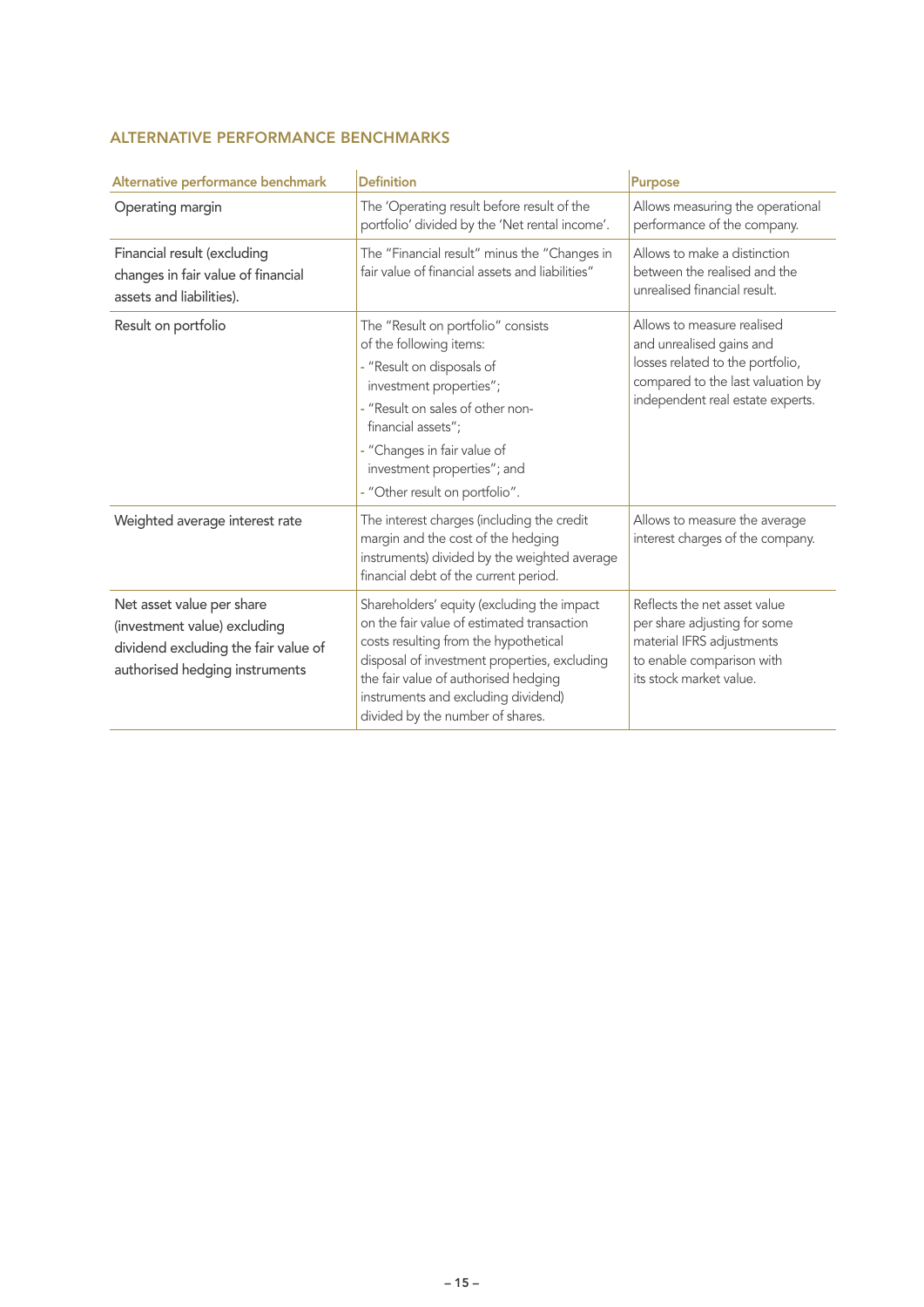#### RECONCILIATION TABLES

## Operating margin

| Operating margin                                                                          |            |            |
|-------------------------------------------------------------------------------------------|------------|------------|
| (in $\epsilon$ 000)                                                                       | 31.03.2022 | 31.03.2021 |
|                                                                                           |            |            |
| Operating result before result on portfolio (A)                                           | 96 930     | 85 737     |
| Net rental income (B)                                                                     | 115 579    | 100 402    |
| Operating margin (A/B)                                                                    | 83.86%     | 85.39%     |
| Financial result (excluding changes in fair value of<br>financial assets and liabilities) |            |            |
| (in $\epsilon$ 000)                                                                       | 31.03.2022 | 31.03.2021 |
| Financial result (A)                                                                      | 16 158     | $-17757$   |
| Changes in fair value of financial assets and liabilities (B)                             | 34 476     | 2674       |
| Financial result (excluding changes in fair value                                         |            |            |
| of financial assets and liabilities) (A-B)                                                | $-18318$   | $-20430$   |
| Result on portfolio<br>(in $\epsilon$ 000)                                                | 31.03.2022 | 31.03.2021 |
| Result on disposals of investment properties (A)                                          | 334        | 825        |
| Result on sales of other non-financial assets (B)                                         | $\Omega$   | $\Omega$   |
| Changes in fair value of investment properties (C)                                        | 23 083     | $-5963$    |
| Other result on portfolio (D)                                                             | $-1321$    | 992        |
|                                                                                           |            |            |

#### Weighted average interest rate

| (in $\epsilon$ 000)                                                                               | 31.03.2022 | 31.03.2021 |
|---------------------------------------------------------------------------------------------------|------------|------------|
| Net interest charges (including the credit margin and<br>the cost of the hedging instruments) (A) | 18 4 8 5   | 20 592     |
| Other charges of debt (B)*                                                                        | 1 1 5 3    | 1 1 5 2    |
| Weighted average financial debt of the period (C)**                                               | 891 013    | 935 024    |
| Weighted average interest rate (A-B)/C                                                            | 1.95%      | 2.08%      |

Result on portfolio (A+B+C+D) 22 096 -4 146

\* Other debt costs relate to reservation fees, up-front fees, etc.

\*\* \*\* Financial debt at the end of the period multiplied by factor 1,0342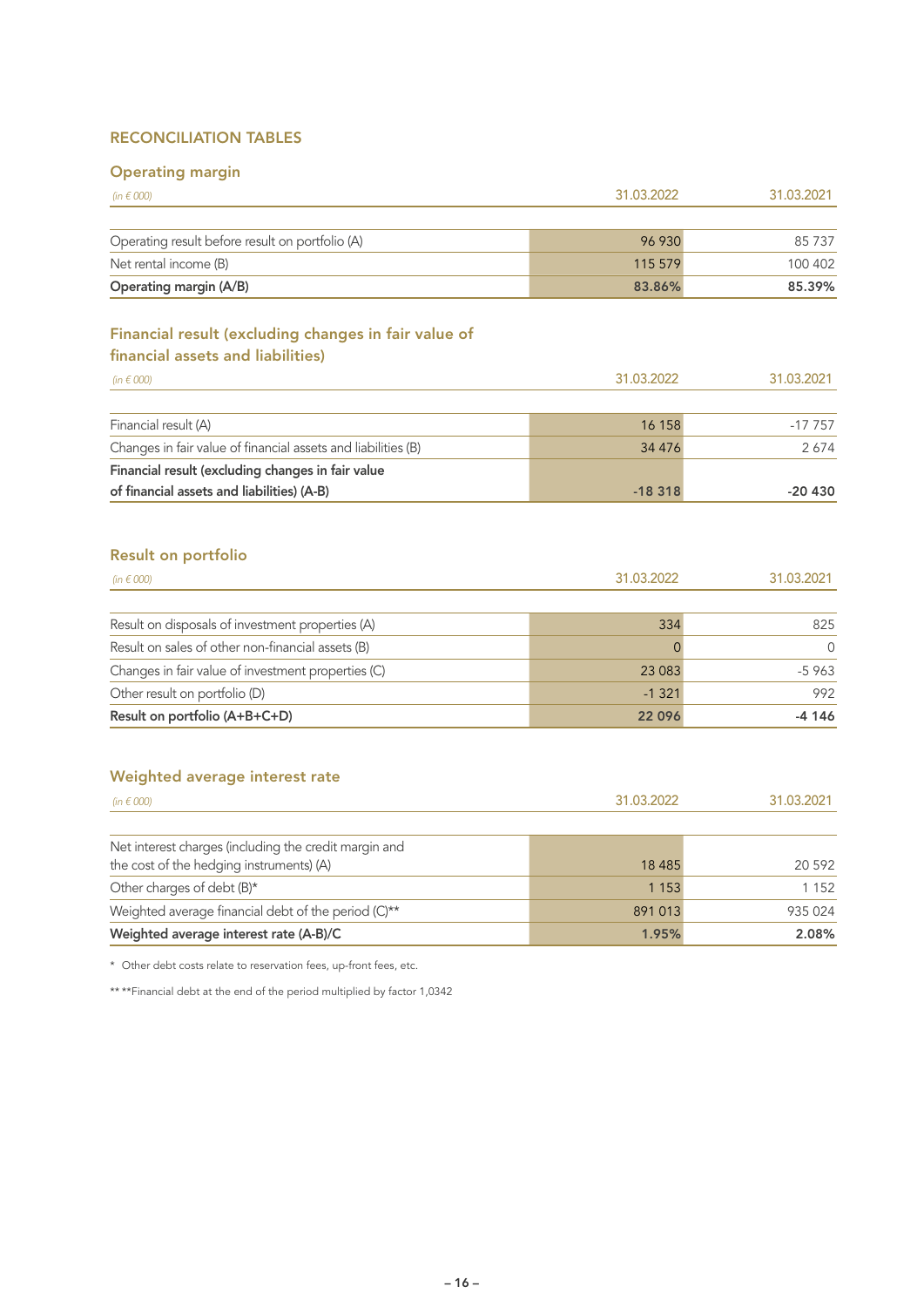## Net asset value per share (investment value) excluding dividend excluding the fair value of authorised hedging instruments

| (in $\epsilon$ 000)                                                   | 31.03.2022 | 31.03.2021 |
|-----------------------------------------------------------------------|------------|------------|
|                                                                       |            |            |
| Shareholders' equity attributable to the                              |            |            |
| shareholders of the parent company (A)                                | 920 980    | 808 223    |
| Impact on the fair value of estimated transaction rights and costs    |            |            |
| resulting from the hypothetical disposal of investment properties (B) | $-72163$   | $-63203$   |
| The fair value of authorised hedging instruments                      |            |            |
| qualifying for hedge accounting (C)                                   | 10 875     | $-25678$   |
| Proposed gross dividend (D)                                           | 60 842     | 55 7 29    |
| Number of ordinary shares in circulation (E)                          | 13 226 452 | 12 665 763 |
| Net asset value per share (investment value)                          |            |            |
| excluding dividend excluding the fair value of                        |            |            |
| authorised hedging instruments ((A-B-C-D)/E)                          | 69.67      | 66.43      |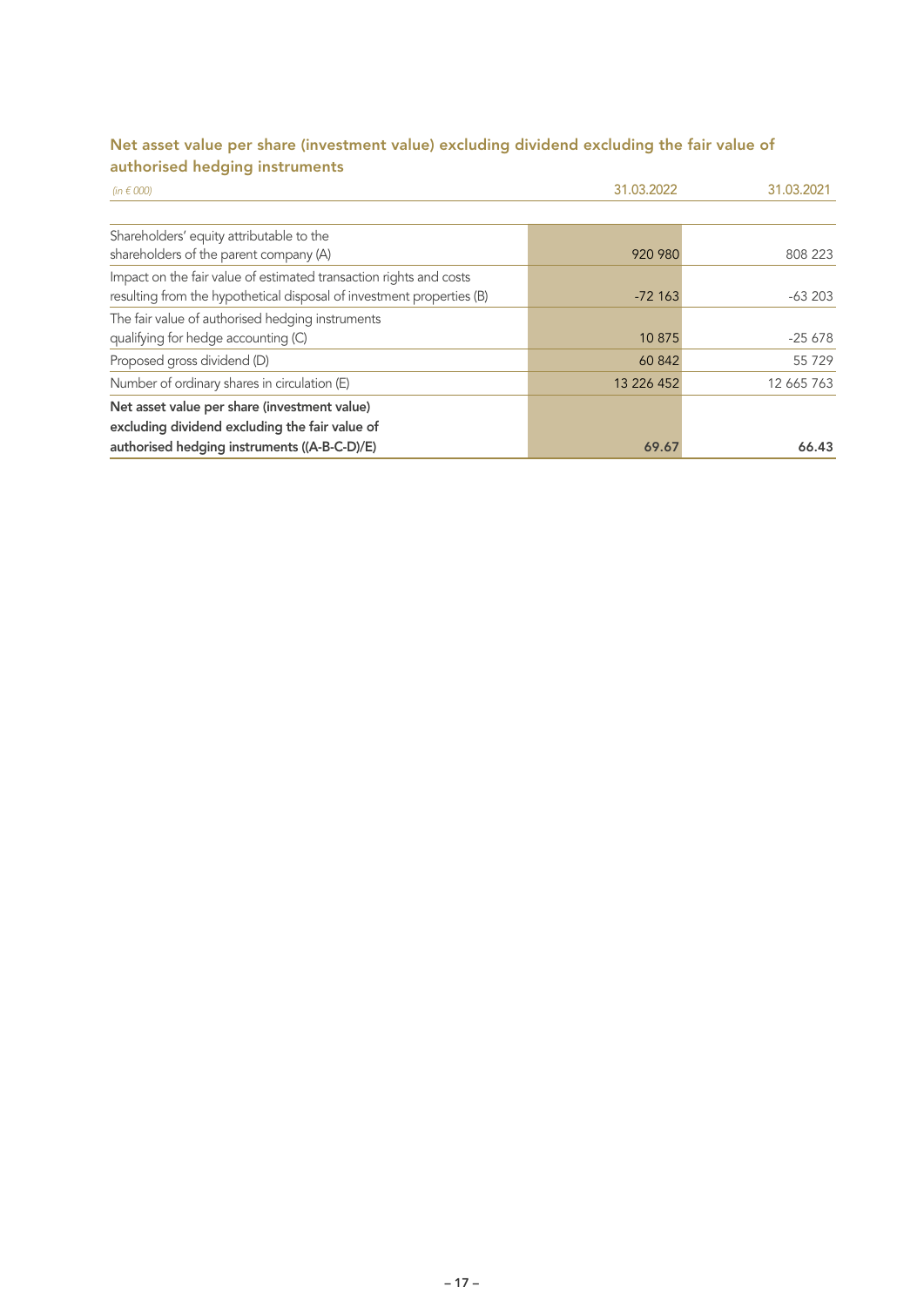## RECONCILIATION TABLES ALTERNATIVE PERFORMANCE BENCHMARKS

#### EPRA INDICATOR TABLES

These data are not required by the legislation on Belgian REITs and are not subject to verification by public authorities. The statutory auditor considered whether the ratios "EPRA Earnings", "EPRA NAV" and "EPRA NNNAV" were calculated according to the definitions included in the "EPRA Best Practices Recommendations" and whether the financial data used in the calculation of these ratios correspond with the accounting data included in the activated consolidated financial statements.

|                                                                          | 31.03.2022      | 31.03.2021      |
|--------------------------------------------------------------------------|-----------------|-----------------|
| <b>EPRA</b> earnings                                                     | <b>EUR/1000</b> | <b>EUR/1000</b> |
|                                                                          |                 |                 |
| IFRS Net Result (attributable to the shareholders of the parent company) | 131 837         | 61 436          |
| Adjustments to calculate EPRA earnings                                   |                 |                 |
| To exclude:                                                              |                 |                 |
| Changes in fair value of investment properties                           | 23 083          | $-5963$         |
| Other result on portfolio                                                | $-1321$         | 992             |
| Result on disposal of investment properties                              | 334             | 825             |
| Changes in the fair value of financial assets and liabilities            | 34 4 7 6        | 2674            |
| Adaptations to minority interests                                        |                 |                 |
| EPRA earnings (attributable to the shareholders of the parent company)   | 75 265          | 62 908          |
| Diluted EPRA earnings (in $\epsilon$ )                                   |                 |                 |
| EPRA earnings (EUR/share) (attributable to the                           |                 |                 |
| shareholders of the parent company)                                      | 5.84            | 4.97            |
| Diluted EPRA earnings per share (in $\epsilon$ )                         |                 |                 |

|                                   | 31.03.2022 |          | 31.03.2021                                            |          |          |          |
|-----------------------------------|------------|----------|-------------------------------------------------------|----------|----------|----------|
|                                   |            |          | EPRA NRV EPRA NTA EPRA NDV EPRA NRV EPRA NTA EPRA NDV |          |          |          |
| <b>EPRA Net Asset Value (NAV)</b> | EUR/1000   | EUR/1000 | EUR/1000                                              | EUR/1000 | EUR/1000 | EUR/1000 |

| Net Asset Value (attributable to the                |         |         |         |          |                          |          |
|-----------------------------------------------------|---------|---------|---------|----------|--------------------------|----------|
| shareholders of the parent company)                 |         |         |         |          |                          |          |
| according to the annual accounts                    |         | 920 980 | 920 980 | 808 223  | 808 223                  | 808 223  |
| Net Assets (EUR/share) (attributable to the         |         |         |         |          |                          |          |
| shareholders of the parent company)                 | 69.63   | 69.63   | 69.63   | 63.81    | 63.81                    | 63.81    |
| Diluted net asset value after effect of exercise of |         |         |         |          |                          |          |
| options, convertibles and other equity interests    |         |         |         |          |                          |          |
| To exclude:                                         |         |         |         |          |                          |          |
| Fair value of the financial instruments             | 10875   | 10875   |         | $-25678$ | $-25678$                 |          |
| Deferred taxes                                      | 595     | 595     |         | 2 4 1 3  | 2413                     |          |
| Goodwill volgens balans                             |         |         |         |          |                          |          |
| Intagible fixed assets                              |         | 4 0 3 0 |         |          | 1553                     |          |
| To inlude:                                          |         |         |         |          |                          |          |
| Fair Value of debt at fixed intrest rates           |         |         | $-9621$ |          | $\overline{\phantom{a}}$ | $-35553$ |
| Revaluation of intagible fixed                      |         |         |         |          |                          |          |
| assets to fair value                                |         |         |         |          |                          |          |
| <b>Transfer taxes</b>                               | 74 162  |         |         | 72 349   |                          |          |
| EPRA NAV (attributable to the                       |         |         |         |          |                          |          |
| shareholders of the parent company)                 | 983 672 | 905 480 | 911 358 | 903 837  | 829 935                  | 772 670  |
| EPRA NAV (EUR/share) (attributable to the           |         |         |         |          |                          |          |
| shareholders of the parent company)                 | 74.37   | 68.46   | 68.90   | 71.36    | 65.53                    | 61.00    |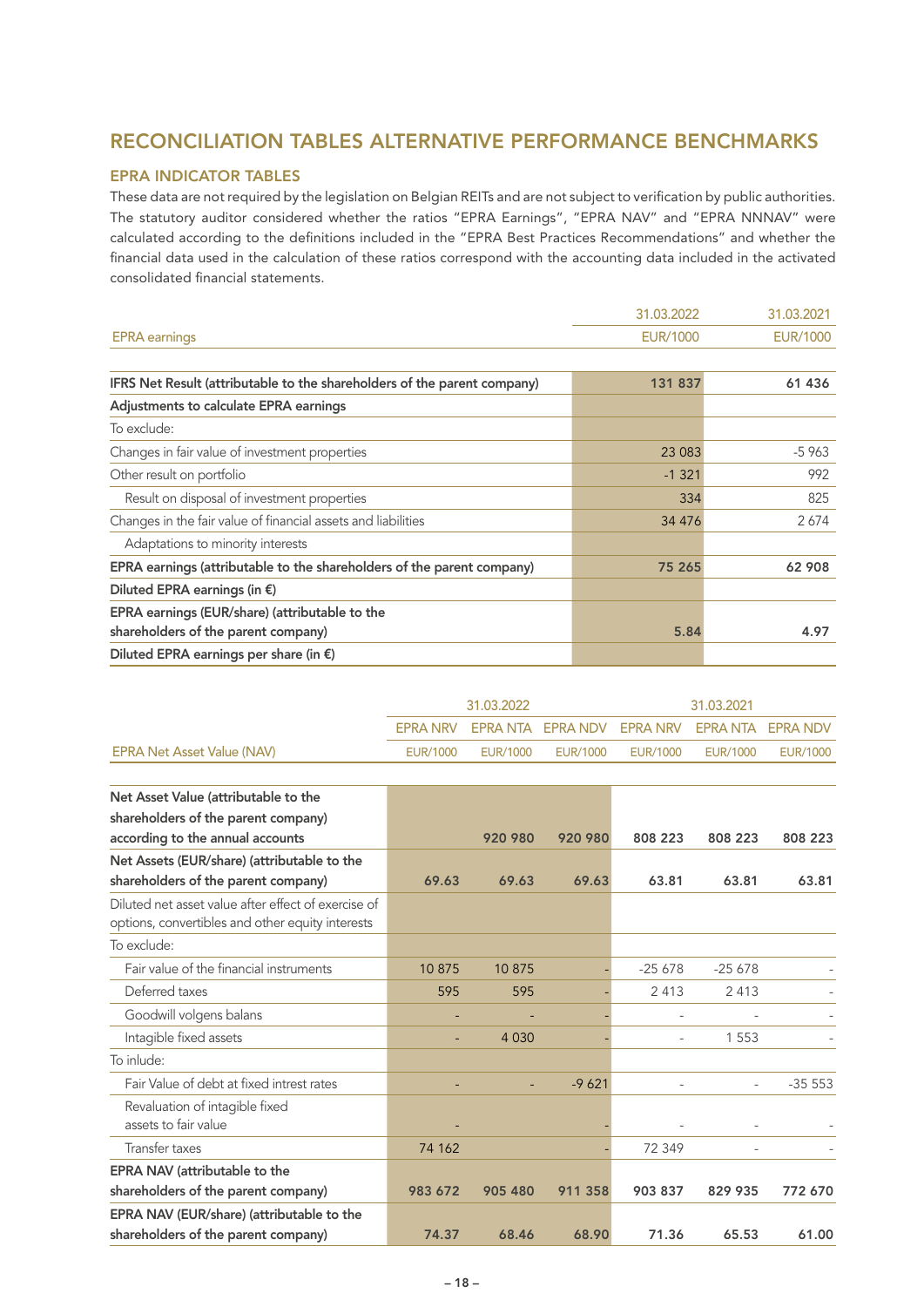|                                                                           |              | 31.03.2022      | 31.03.2021      |
|---------------------------------------------------------------------------|--------------|-----------------|-----------------|
| <b>EPRA Net Initial Yield</b>                                             |              | <b>EUR/1000</b> | <b>EUR/1000</b> |
|                                                                           |              |                 |                 |
| Investment properties (excluding assets held for sale) fair value         |              | 1759879         | 1 717 245       |
| Transfer taxes                                                            |              | 73 878          | 72 151          |
| Investment value                                                          |              | 1 833 757       | 1789397         |
| Investment properties under construction                                  |              | 15 5 11         | 28 348          |
| Investment value of the properties, available for rent                    | Β            | 1818246         | 1761049         |
| Annualised gross rental income                                            |              | 121 870         | 117 126         |
| Property costs (EPRA)                                                     |              | $-2620$         | $-2642$         |
| Rent payable for hired assets and lease costs                             |              | $-203$          | $-207$          |
| Recovery of charges and taxes normally                                    |              |                 |                 |
| payable by tenants on let properties                                      |              | 11 963          | 10 599          |
| Charges normally payable by tenants on let properties                     |              | $-13953$        | $-12167$        |
| Charges and taxes on unlet properties                                     |              | $-427$          | $-867$          |
| Annualised net rental income                                              | A            | 119 250         | 114 483         |
| Notional rent expiration of rent free<br>period or other lease incentives |              |                 |                 |
| Topped-up net annualised rent                                             | $\mathsf{C}$ | 119 250         | 114 483         |
| <b>EPRA Net Initial Yield (NIY)</b>                                       | A/B          | 6.56%           | 6.50%           |
| EPRA topped-up Net Initial Yield (topped-up NIY)                          | C/B          | 6.56%           | 6.50%           |
|                                                                           |              |                 |                 |
|                                                                           |              | 31.03.2022      | 31.03.2021      |
| <b>EPRA Vacancy Rate</b>                                                  |              | <b>EUR/1000</b> | <b>EUR/1000</b> |

| 2.07%   | 2.70%   |
|---------|---------|
| 121 870 | 117 126 |
| 2 5 2 6 | 3 1 5 7 |
|         |         |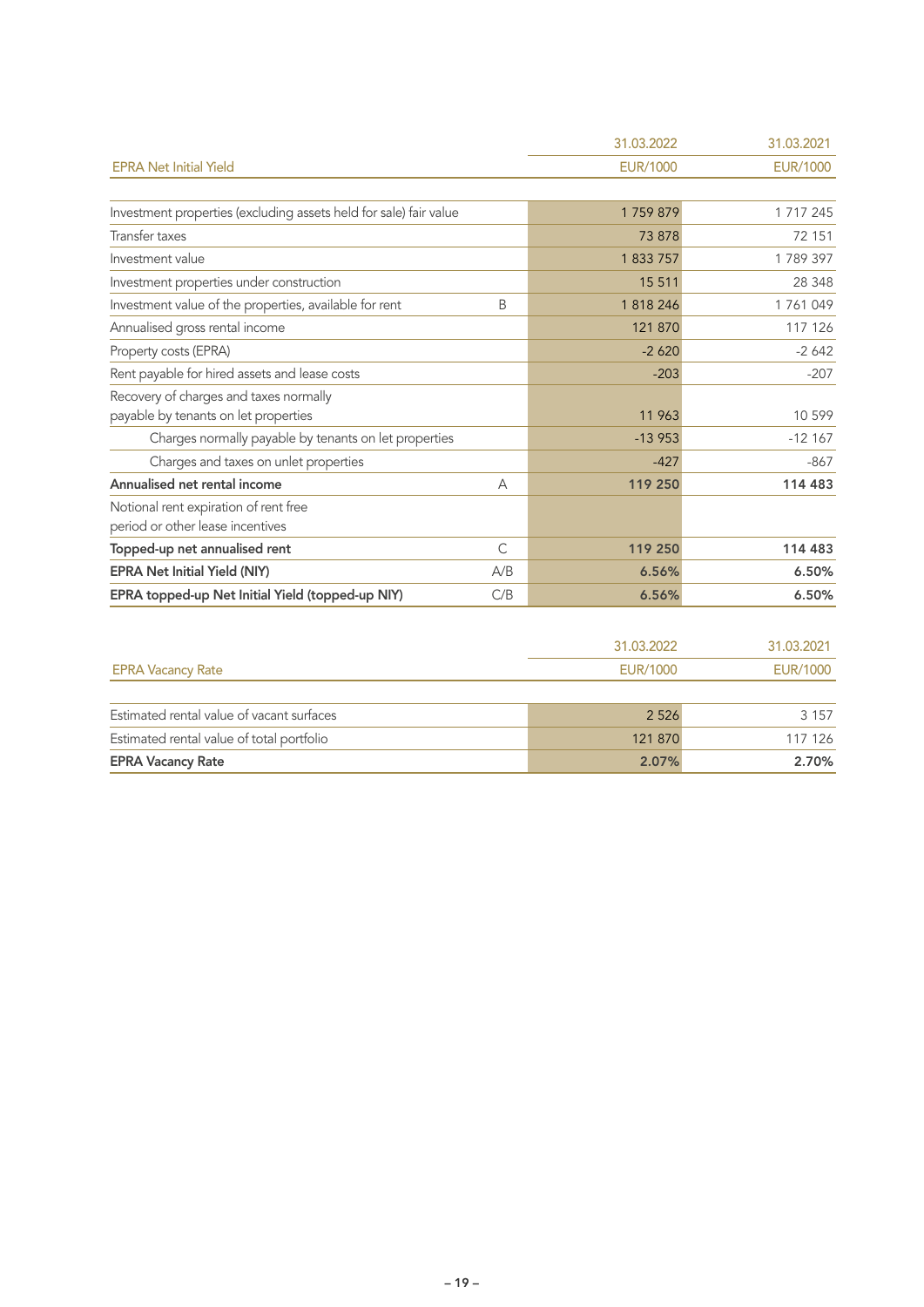|                                       |     | 31.03.2022      | 31.03.2021      |
|---------------------------------------|-----|-----------------|-----------------|
| <b>EPRA Cost Ratio</b>                |     | <b>EUR/1000</b> | <b>EUR/1000</b> |
|                                       |     |                 |                 |
| Operating corporate costs             |     | 6 0 5 0         | 6 1 2 3         |
| Impairments on trade receivables      |     | 144             | 2 1 4 9         |
| Ground rent costs                     |     | 203             | 207             |
| Property costs                        |     | 10 5 24         | 6877            |
| Less:                                 |     |                 |                 |
| Ground rent costs                     |     | $-203$          | $-207$          |
| EPRA costs (incl. vacancy costs)      | A   | 16718           | 15 149          |
| Vacancy costs                         | B   | $-104$          | $-477$          |
| EPRA costs (excl. vacancy costs)      | C   | 16 613          | 14 672          |
| Rental income less ground rent costs  | D   | 115 570         | 102 397         |
|                                       |     | $\%$            | $\%$            |
| EPRA Cost Ratio (incl. vacancy costs) | A/D | 14.47%          | 14.79%          |
| EPRA Cost Ratio (excl. vacancy costs) | C/D | 14.38%          | 14.33%          |